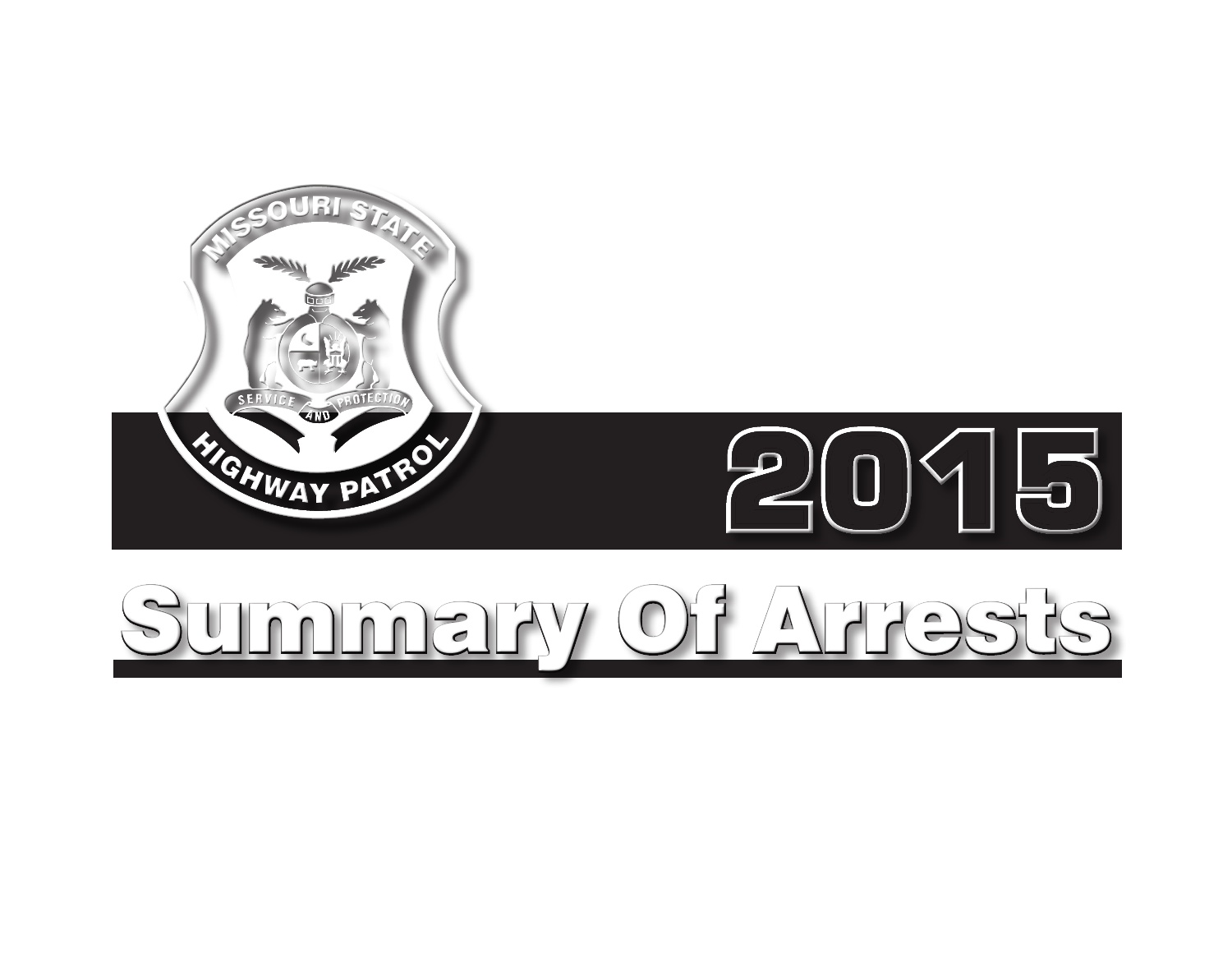# **Missouri State Highway Patrol**

# **2015 Summary Of Arrests**

 **(CJ350545 & CJ350651)**

### **ALCOHOL- & DRUG-RELATED DRIVING VIOLATIONS**

| Charge             |                                                           | <b>YTD</b>     |
|--------------------|-----------------------------------------------------------|----------------|
| Code               | <b>Offense Description</b>                                | <b>Arrests</b> |
| 302.780-002Y198954 | DRV COM VEH BAC .04% OR MORE                              | 6              |
| 302.780-003Y198954 | DRV COMM VEH/UNDER INFLUENCE CONT. SUB                    |                |
| 304.013-007Y198854 | UNLAWFULLY OPER ATV U/INFL ALCOHOL                        | 9              |
| 565.024-003Y198409 | <b>INVOL MANSL VEH INTOX</b>                              | 21             |
| 565.024-004Y200509 | INVOL MNSLTR-1ST DEGREE-INTOX-DEATH-1ST<br><b>OFFENSE</b> | 2              |
| 565.060-002Y198413 | ASLT 2ND-OP VEH W INTOX-INJURY                            | 262            |
| 565.082-004Y200513 | ASLT-VEH-2ND-L/E, ETC W/INTOX                             | 2              |
| 577.010-001Y197954 | DWI/ALCOHOL-PERSISTENT OFFENDER                           | 478            |
| 577.010-002Y198254 | DWI/ALCOHOL-PRIOR OFFENDER                                | 550            |
| 577.010-003Y200554 | DWI-ALCOHOL-CHRONIC OFFENDER                              | 186            |
| 577.010-004Y200554 | DWI-ALCOHOL-AGGRAVATED OFFENDER                           | 165            |
| 577.010-005Y197554 | <b>DWI/ALCOHOL</b>                                        | 4,676          |
| 577.010-006Y200554 | DWI-DRUG INTOX-CHRONIC OFFENDER                           | 9              |
| 577.010-007Y200554 | DWI-DRUG INTOXI-AGGRAVATED OFFENDER                       | 24             |
| 577.010-008Y197954 | DWI/DRUG INTOXICATION-PERSISTENT OFFENDER                 | 37             |
| 577.010-009Y197954 | <b>DWI/DRUG INTOX-PRIOR OFFENDER</b>                      | 40             |
| 577.010-010Y197954 | <b>DWI/DRUG INTOX</b>                                     | 635            |
| 577.010-011Y200554 | DWI-COMBINED ALC/DRUGS-CHRONIC OFFENDER                   | 6              |
| 577.010-012Y200554 | DWI-COMBINED ALC/DRUG-AGGRAV OFFENDER                     | $\overline{4}$ |
| 577.010-013Y197954 | DWI/COMBINED ALCOHOL/DRUG-PERSISTENT<br><b>OFFENDER</b>   | 13             |
| 577.010-014Y197954 | DWI/COMBINED ALCOHOL/DRUG-PRIOR OFFENDER                  | 20             |
|                    |                                                           |                |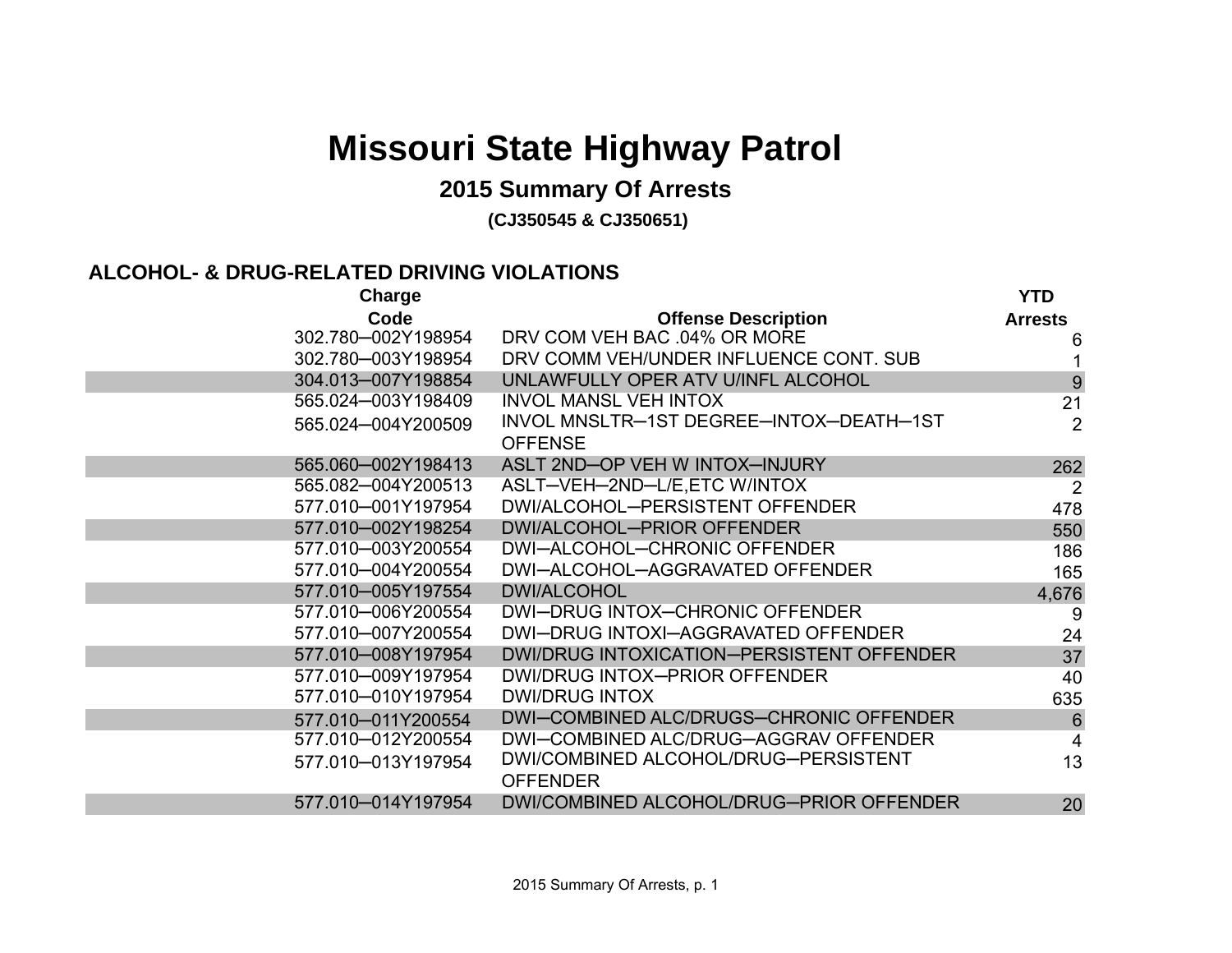# **ALCOHOL- & DRUG-RELATED DRIVING VIOLATIONS (continued)**

| Charge                                           |                            | <b>YTD</b>     |
|--------------------------------------------------|----------------------------|----------------|
| Code                                             | <b>Offense Description</b> | <b>Arrests</b> |
| 577.010-015Y197954                               | DWI/COMBINED ALCOHOL/DRUG  | 142            |
| 577.017—001N199254                               | DRINKING WHILE DRIVING     | 112            |
| Total ALCOHOL- & DRUG-RELATED DRIVING VIOLATIONS |                            | 7,400          |

### **COMMERCIAL MOTOR VEHICLE VIOLATIONS**

| Charge             |                                             | <b>YTD</b>     |
|--------------------|---------------------------------------------|----------------|
| Code               | <b>Offense Description</b>                  | <b>Arrests</b> |
| 301.010-003N201054 | VIOL PROV RE LOC LOG TRK TRCT WGHT LMTS     |                |
| 301.010-004N201054 | VIOL PROV RE LOC LOG TRK TRCT AXLE LMTS     |                |
| 304.010-001N199654 | WGHT OF VEH EXCEED LIMIT                    | 8              |
| 304.170-005N197554 | WIDTH OF VEH EXCEEDED 8 1/2 FT              | 120            |
| 304.170-007N197554 | <b>VEHICLE HEIGHT EXCEEDED</b>              |                |
| 304.170-008N197554 | LENGTH VEH EXCEED 45 FT                     |                |
| 304.170-009N197554 | LENGTH OF BUS EXCEEDED                      |                |
| 304.170-010N197554 | LENGTH OF TRUCK/COMBINED VEH EXCEED         |                |
| 304.170-012N197554 | LENGTH OF TRAC/SEMITRL/TRL EXCEEDED 6       | 49             |
| 304.170-014N197554 | LENGTH SEMITRL EXCEED LAWFUL LMT            | 336            |
| 304.170-015N199254 | AUTO/BOAT TRNSPT EXCEED LMT                 | 112            |
| 304.180-001N192554 | WGHT ON TANDEM AXLE EXCEED 34,000 LBS.      | 7,628          |
| 304.180-002N192554 | WGHT ON SINGLE AXLE EXCEED 20,000 LBS.      | 350            |
| 304.180-004N192554 | WGHT ON SINGLE AXLE EXCEEDED 22,000 LBS.    | 11             |
| 304.180-005N192554 | WGHT ON TANDEM AXLE EXCEEDED 36,000 LBS.    | 67             |
| 304.180-006N192554 | <b>GR WGHT EXC LMT-BRIDGE</b>               | 11             |
| 304.180-007N192554 | GROSS WGHT EXC 80,000 LBS.                  | 787            |
| 304.180-008N201254 | WGHT LIVESTCK/MILK HAULER >85,500 LBS.      | 3              |
| 304.180-009N197554 | WGHT ON AXLE GRP EXC LMT FOR IS HWY         | 247            |
| 304.180-010N197554 | WGHT ON AX GRP EXC LIMIT INTERSTATE HIGHWAY | 144            |

**COMMERCIAL MOTOR VEHICLE VIOLATIONS (continued)**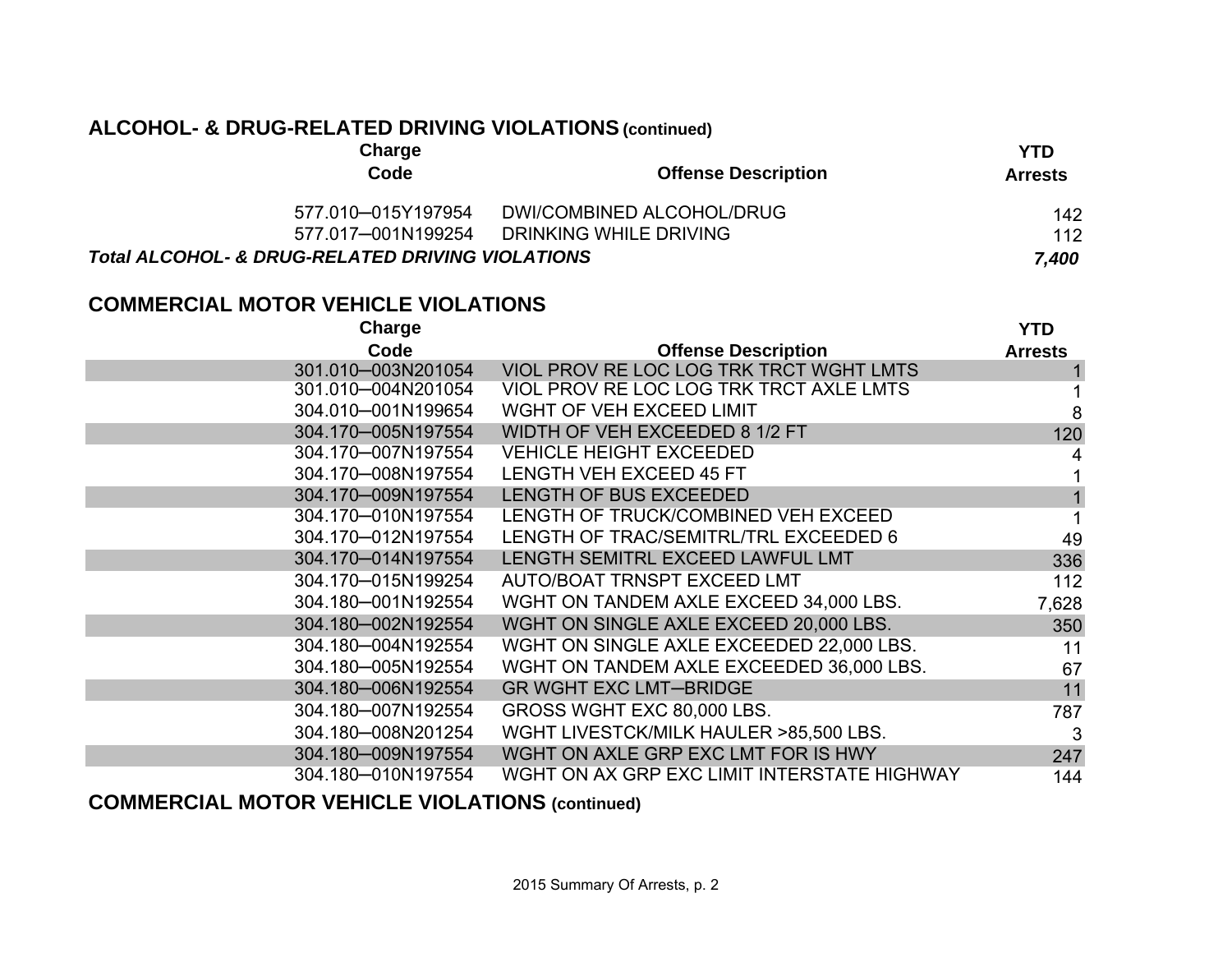| <b>Charge</b>                                    |                                            | <b>YTD</b>     |
|--------------------------------------------------|--------------------------------------------|----------------|
| Code                                             | <b>Offense Description</b>                 | <b>Arrests</b> |
| 304.181-002N197754                               | WGHT BUS TAN AX EXCEED 34,000              |                |
| 304.184-001N201054                               | <b>VIOL REG VEH TRNSP SOLID WASTE</b>      | $\mathfrak{S}$ |
| 304.190-002N197154                               | WGHT ON SINGLE AXLE EXCEEDED 22,400        | 36             |
| 304.200-001N201054                               | <b>VIOL PERMITS RE VEH WEIGHT LIMITS</b>   | 32             |
| 304.200-002N201054                               | <b>VIOL PERMT RE WIDTH/LGTH/HGHT/SPEED</b> | 133            |
| 304.220-001N195354                               | WGHT VEH EXC LMT POSTED FOR CT RD/B        | 3              |
| 304.230-001N198554                               | REFUSE WEIGH OR INSP CMV                   | 153            |
| 304.235-001N197354                               | FAIL STOP COMM MTR VEH AT WEIGH ST         | 104            |
| 304.820-001N201354                               | OPER CMV WHILE USING HANDHELD MOBILE PH    | 70             |
| 304.820-003N201354                               | OPER COMMRCL MOTOR VEHICLE WHILE TEXTING   | 4              |
| 307.177-001N200254                               | OPER COMM VEH-NONCOMP-FED HAZ MAT          | 47             |
| 307.400-001N201054                               | MTR CARR DRVR EXCEED MAX DR TIME           | 3,005          |
| 307.400-002N201054                               | OPER AS MTR CARRIER W/O MED CERT           | 254            |
| 307.400-004N201054                               | CIGRET W/I 25 FT VEH TRANS HAZ MAT         | 12             |
| 307.400-005N201054                               | FAIL MARK MV TRANSPORTING HAZ MAT          | 16             |
| 307.400-007N201054                               | COMM MV DRIVER USED RADAR DETECTOR         | 12             |
| 307.400-008N201054                               | OP COMM MV HAVING RADAR DETECTOR           | 30             |
| 307.400-010N201054                               | OPER MCV W IMPROPER LIGHTS/REFLEC          | 423            |
| 307.400-011N201054                               | OPER MCV WITH VISION REDUCING DAMAGE       | 659            |
| 307.400-012N201054                               | <b>FAIL TO EQUIP MCV WITH REQ BRAKES</b>   | 3,542          |
| 307.400-013N201054                               | MCV-FAIL PROPERLY INSTALL BATTERY          | 3              |
| 307.400-028N201054                               | OPER COMMERCIAL MV W/O SEAT BELT           | 966            |
| 307.400-029N201054                               | OPER MTR CARRIER VEH-UNSAFE AXLE           | 1,826          |
| 390.041-003N198454                               | <b>LEASE NOT IN VEH</b>                    | $\mathbf{3}$   |
| 390.041-005N198454                               | <b>IMPROPER MARKINGS</b>                   | 17             |
| 390.051-001N197554                               | OPER AS COMMON CARRIER W/O CERT            | $\mathbf{3}$   |
| 390.136-001N200454                               | OPER MTR CARRIER W/O 72-HR LIC             | 1              |
| 390.171-001N198654                               | <b>MISC MOTOR CARRIER VIOLATION</b>        | 321            |
| <b>Total COMMERCIAL MOTOR VEHICLE VIOLATIONS</b> |                                            |                |

## **CRIMINAL FELONIES**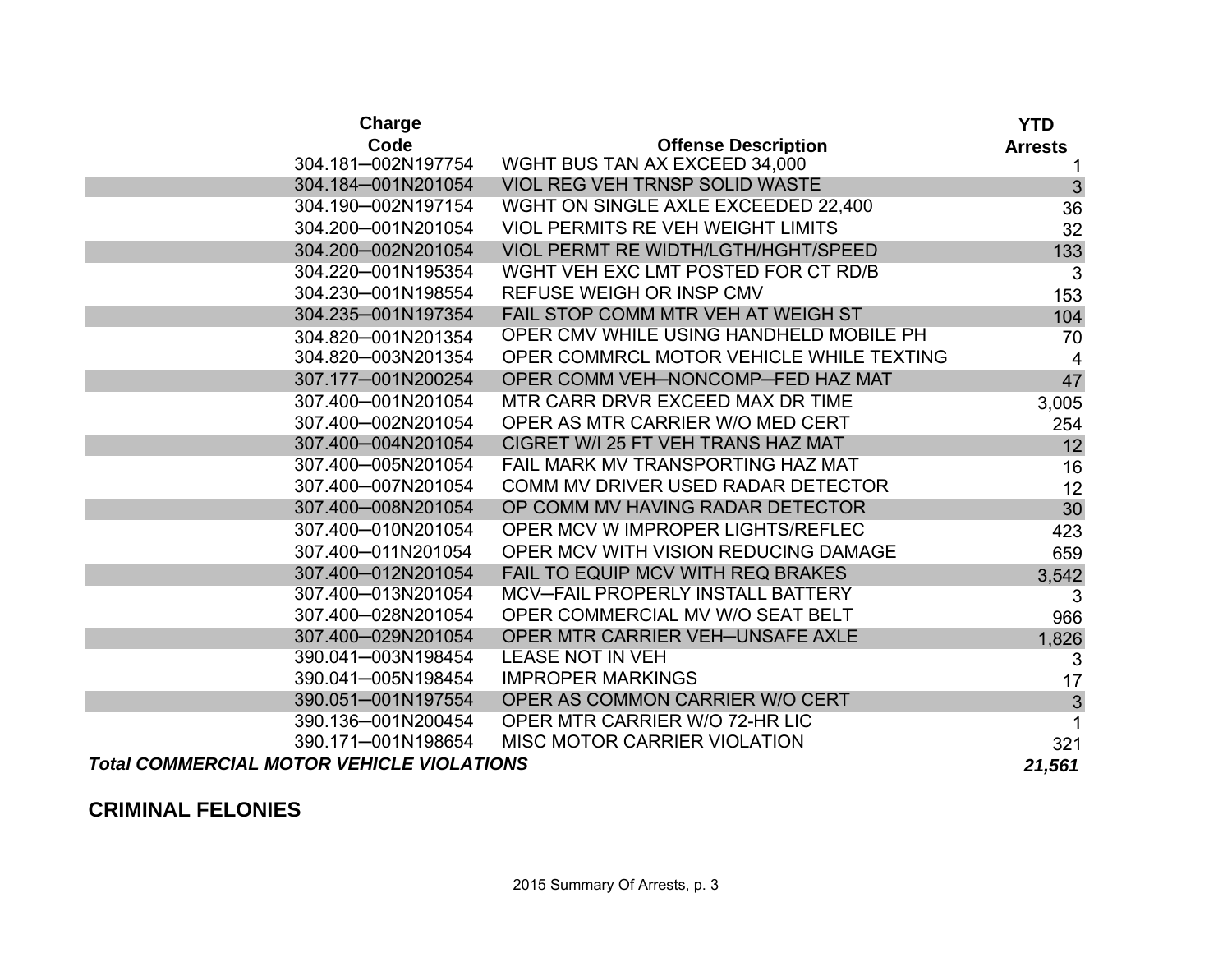| Charge                               |                                                | <b>YTD</b>     |
|--------------------------------------|------------------------------------------------|----------------|
| Code                                 | <b>Offense Description</b>                     | <b>Arrests</b> |
| 143.931-001Y197561                   | FAIL TO FILE/PAY MO INCOME TAX                 | 1              |
| 195.130-001Y198935                   | <b>KEEP MAINT PUB NUISANCE</b>                 | $\overline{2}$ |
| 195.202-001Y198935                   | POSS CONTROLLED SUBSTANCE-FELONY               | 2,396          |
| 195.202-002Y201035                   | POSS CNTRL SUB EXCPT 35G>CANBNOID              | $\overline{7}$ |
| 195.204-001Y198935                   | <b>FRAUD ATT OBTN CONTR SUB</b>                | $\overline{7}$ |
| 195.211-001Y200335                   | MAN CONTR SUB-RES W CHILD/IN 2,000' SCHOOL/BUS | $\overline{2}$ |
| 195.211-002Y198935                   | DIST DEL MANUF CONTR SUB                       | 439            |
| 195.211-003Y198935                   | DIST DEL/U/5 GRAMS MARIJUANA                   |                |
| 195.213-001Y198935                   | PUR TRAN CONT SUB MINOR                        |                |
| 195.214-001Y198935                   | <b>DIST CNT SUB NEAR SCHOOL</b>                | $\mathbf{1}$   |
| 195.217-001Y200735                   | DIST/DEL SPEC DRUG IN/NEAR PARK                | -1             |
| 195.222-001Y198935                   | DRUG TRAF/ATMPT-1ST DEGREE > STAT AMT          | 23             |
| 195.222-002Y198935                   | TRAFFIC IN DRUGS/ATTEMPT-1ST DEGREE            | $6\phantom{a}$ |
| 195.222-004Y200135                   | DRUG TRAF/ATTEMPT-1ST DEGREE-W/I MV            | 6              |
| 195.223-001Y198935                   | <b>TRAFFIC IN DRUG/ATTEMPT-2ND DEGREE</b>      | $\overline{7}$ |
| 195.223-003Y198935                   | TRAFFIC IN DRUG/ATTEMPT-2ND DEGREE             | $\overline{1}$ |
| 195.233-002Y199835                   | <b>DRUG PARAPH AMPHET/METH</b>                 | 217            |
| 195.242-001Y198935                   | DEL MANUF CONT IMIT DRUG                       | 1              |
| 195.246-001Y199635                   | POSS EPHEDRINE-MAN METH                        | $\overline{7}$ |
| 195.420-001Y199835                   | <b>CREATE/ALTER CHEM TO C/S</b>                | 14             |
| 217.360-001Y200352                   | DEL/POSS WEAPON-CORR FAC, CITY/COUNTY          | $\mathbf{3}$   |
|                                      | <b>JAIL, PRIV PRSN/JAIL</b>                    |                |
| 217.360-002Y200335                   | DEL/POSS CONTR SUBS-CORR FAC, CITY/COUNTY      | 49             |
|                                      | <b>JAIL, PRIV JAIL</b>                         |                |
| 217.360-003Y200341                   | DEL/ATTEMPT TO DEL/POSSESS INTOX LIQUOR TO     | $\mathbf 1$    |
|                                      | CORR FAC, CITY/COUNTY JAIL, PR JAIL            |                |
| 217.720-001Y198950                   | PAROLE VIOLATION                               | 4              |
| 221.111-002Y198635                   | CONT SUB CO/PRIV JAIL W/O PRESCRPT             | 15             |
| <b>CRIMINAL FELONIES (continued)</b> |                                                |                |
| Charge                               |                                                | <b>YTD</b>     |
| Code                                 | <b>Offense Description</b>                     | <b>Arrests</b> |
| 301.390-001Y198626                   | <b>SALE/POSS ITEM FALSE ID</b>                 | 7              |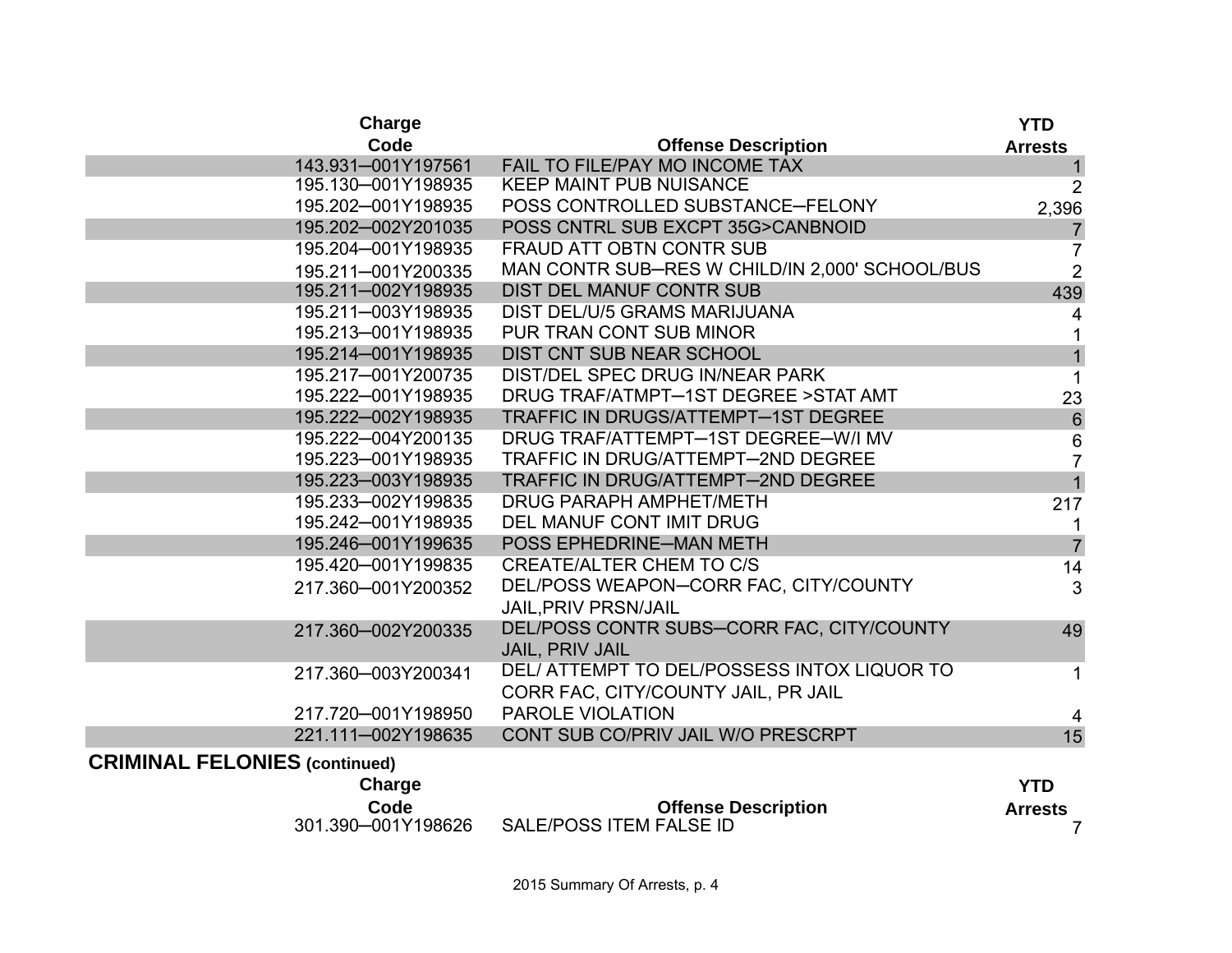| 301.400-001Y197526                   | REM-DEFACE MANUFACTURER'S NO. - MTR VEH | $\overline{2}$ |
|--------------------------------------|-----------------------------------------|----------------|
| 303.024-001Y200926                   | PROD/MANUF/SELL/DIST FRAUDULENT         | $\overline{1}$ |
| 313.830-007Y199339                   | <b>VIOL LAW-RIVERBOAT GAMB</b>          | 19             |
| 455.085-001Y200950                   | VIOL ORDR PROTECTN ADULT-2ND OFFENSE    | $\mathbf{1}$   |
| 544.665-001Y200950                   | <b>FAILURE TO APPEAR-FELONY</b>         | $\overline{4}$ |
| 548.141-001Y195349                   | <b>FUGITIVE FROM OUT-OF-STATE</b>       | 40             |
| 559.036-001Y197550                   | PROBATION VIOLATION                     | 10             |
| 565.020-001Y198409                   | <b>MURDER 1ST DEGREE</b>                | $\overline{2}$ |
| 565.021-002Y200909                   | MURDER 2ND DEGREE VEHICULAR-INTOXICATED | $\mathbf{1}$   |
| 565.024-001Y198409                   | <b>INVOL MANSLATER-1ST DEGREE</b>       | $\sqrt{5}$     |
| 565.024-002Y199909                   | <b>INVOL MANSLGTR-2ND DEGREE</b>        | $\overline{7}$ |
| 565.050-001Y198413                   | <b>ASLT 1ST DEGREE-SER PHY INJURY</b>   | $\overline{7}$ |
| 565.050-002Y197913                   | <b>ASLT 1ST DEGREE</b>                  | $\,6\,$        |
| 565.060-001Y198413                   | <b>ASLT 2ND DEGREE</b>                  | 20             |
| 565.060-003Y200613                   | ASLT-2ND DEGREE-INJ-OPER EMERG VEH      | 1              |
| 565.073-001Y200013                   | DOMESTIC ASLT-2ND DEGREE-PRIOR          | $\mathbf{2}$   |
| 565.073-002Y200013                   | DOMESTIC ASLT-2ND DEGREE-PERSISTENT     | $\overline{1}$ |
| 565.073-003Y199813                   | DOMESTIC ASLT-2ND DEGREE                | $\,6$          |
| 565.074-001Y200013                   | DOM ASLT 3RD-3RD/SUBS OFFENSE           | $\sqrt{5}$     |
| 565.081-001Y198913                   | ASLT/ATMPT ON L/E, ETC.-1ST DEGREE      | $\overline{7}$ |
| 565.082-001Y200513                   | ASLT/ATMP-L/E,ETC. 2ND DEGREE-WEP/INSTR | 11             |
| 565.082-002Y200513                   | ASLT/ATMPT-L/E, ETC.2ND-NO WEP/INJ      | $\overline{7}$ |
| 565.082-006Y200513                   | ASLT 2ND-L/E, ETC-APPRHEN INJ           | $\overline{7}$ |
| 565.082-007Y200513                   | ASLT 2ND DGR L/E, ETC-CRIM NEG-WEP      | $\mathsf 3$    |
| 565.082-008Y200513                   | ASLT 2ND-L/E, ETC-CRIM NEG-RISK         | $\mathbf 1$    |
| 565.090-001Y200853                   | HARASSMENT-PRIOR OFFENDER OR PERSON <21 | $\overline{1}$ |
|                                      | HARASS PERSON 17 OR YOUNGER             |                |
| 565.110-001Y190010                   | <b>KIDNAPPING</b>                       | 4              |
| <b>CRIMINAL FELONIES (continued)</b> |                                         |                |
| <b>Charge</b>                        |                                         | <b>YTD</b>     |
| Code                                 | <b>Offense Description</b>              | <b>Arrests</b> |
| 565.120-001Y197910                   | <b>FELONIOUS RESTRAINT</b>              |                |
| 565.150-001Y197910                   | <b>INTERFER WITH CUSTODY</b>            |                |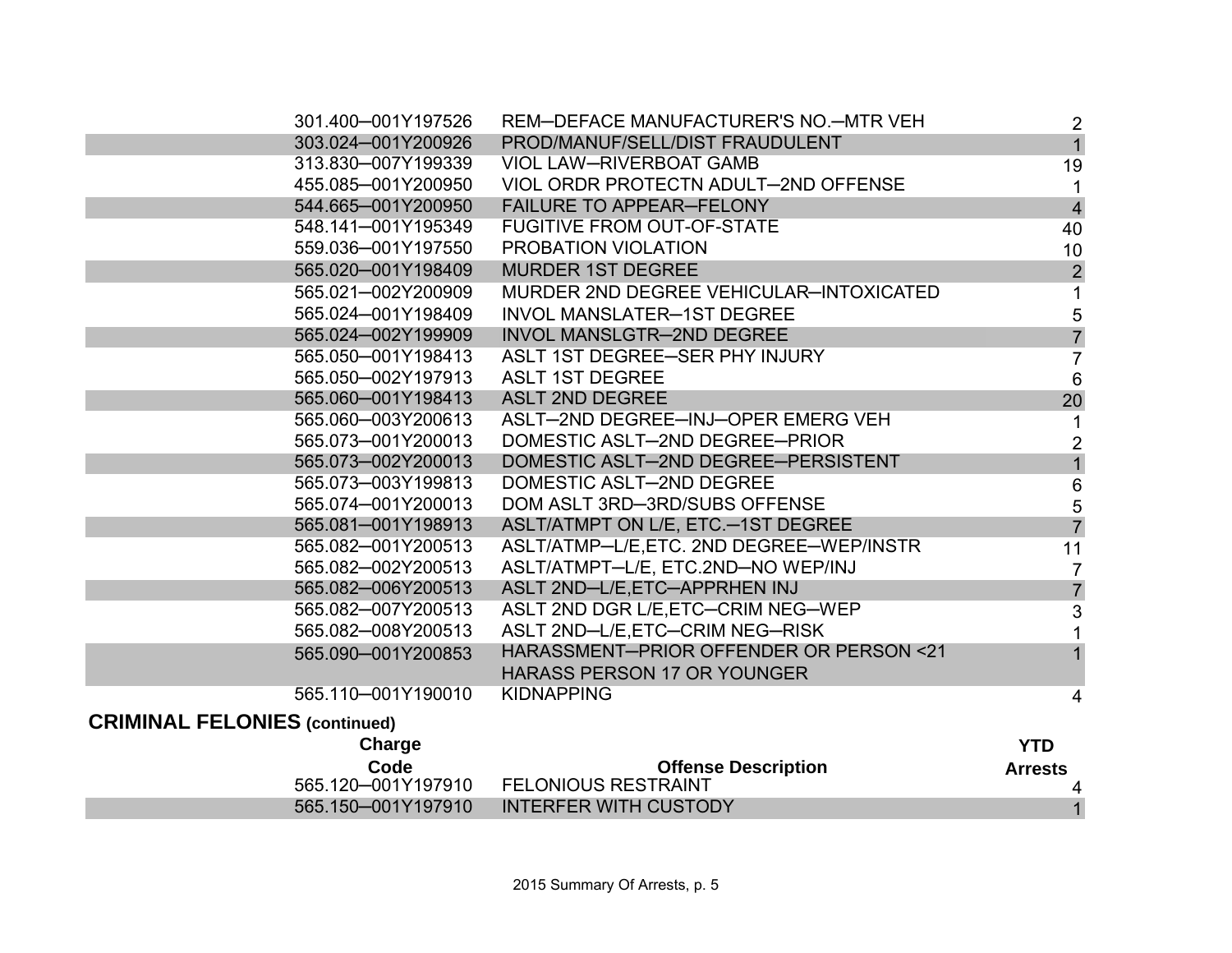| 565.252-001Y200357                   | <b>INVASION OF PRIVACY-1ST DEGREE</b>            |                                              |
|--------------------------------------|--------------------------------------------------|----------------------------------------------|
| 566.030-001Y201311                   | RAPE OR ATTEMPTED RAPE-1ST DEGREE                |                                              |
| 566.083-001Y200536                   | SEX MISCD/ATMP INVL CHLD-1ST OFFENSE             | $\overline{3}$                               |
| 568.040-001Y200938                   | NONSUPPORT-ARREARS OF 12 PAYMENTS                | $\overline{2}$                               |
| 568.045-001Y200338                   | <b>ENDANGERING WELFARE OF A CHILD-1ST DEGREE</b> | 56                                           |
| 568.045-002Y200338                   | ENDNGR CHLD-RITL CRMNY/2ND-SEX CNDT              | $\mathbf{1}$                                 |
| 568.045-005Y200338                   | <b>ENDANGERING WELFARE CHILD 1ST DEGREE/1ST</b>  | $\overline{4}$                               |
| 568.045-008Y200338                   | <b>ENDANGER WELFARE CHILD DRUGS-1ST</b>          | 11                                           |
|                                      | DEGREE-1ST OFFENSE                               |                                              |
| 568.050-004Y200538                   | <b>ENDGR CHILD-2ND INTOX-VEH RITUAL</b>          | 8                                            |
| 568.060-005Y201238                   | ABUSE OR NEGLECT CHILD-2ND/SUB OFFENSE           | $\frac{2}{3}$                                |
| 569.030-001Y197912                   | ROBBERY 2ND DEGREE                               |                                              |
| 569.080-002Y200529                   | <b>TAMPER WITH MOTOR VEH-1ST DEGREE</b>          | 150                                          |
| 569.090-006Y200529                   | TAMP W/MOTOR VEH-2ND DEGREE PRIOR                | $\mathfrak{Z}$                               |
| 569.100-001Y197929                   | <b>PROP DAMAGE 1ST DEGREE</b>                    | 21                                           |
| 569.100-002Y201229                   | PROP DAMG 1ST-MV INTNT STL 2ND/SUB               |                                              |
| 569.160-001Y197922                   | <b>BURGLARY 1ST DEGREE</b>                       | 4                                            |
| 569.170-001Y197922                   | <b>BURGLARY 2ND DEGREE</b>                       | $\begin{array}{c}\n8 \\ 3 \\ 5\n\end{array}$ |
| 569.180-001Y197922                   | POSSESSION BURGLAR TOOLS                         |                                              |
| 570.030-006Y197923                   | THEFT/STEALING CONTROLLED SUBSTANCE              |                                              |
| 570.030-007Y200223                   | <b>THEFT-\$25,000 OR MORE</b>                    | $\overline{1}$                               |
| 570.030-008Y191924                   | STEALING OF A MOTOR VEH-1ST OFFENSE              | 13                                           |
| 570.030-009Y200223                   | THEFT-\$500/MORE-LESS \$25,000                   | 33                                           |
| 570.030-010Y200324                   | STEALING A WATERCRAFT OR AIRCRAFT                | $\overline{2}$                               |
| 570.030-013Y197923                   | THEFT/STEAL CREDIT CARD OR LETTER                | 16                                           |
| 570.040-001Y200323                   | STEALING RELATED OFFENSE-3RD OFFENSE             | $\overline{4}$                               |
| 570.080-001Y201128                   | RECEIVING STOLEN PROPERTY                        | 50                                           |
| <b>CRIMINAL FELONIES (continued)</b> |                                                  |                                              |

| Charge             |                                   | <b>YTD</b>     |
|--------------------|-----------------------------------|----------------|
| Code               | <b>Offense Description</b>        | <b>Arrests</b> |
| 570.080-002Y200228 | <b>RECEIVING STOLEN PROPERTY</b>  | 57             |
| 570.085-001Y200228 | ALTER/REMOVE ITEM NUMB-\$500/MORE |                |
| 570.090-001Y193725 | FORGERY                           | 120            |
| 570.100-001Y197525 | <b>POSS OF FORGING INSTRT</b>     | 10             |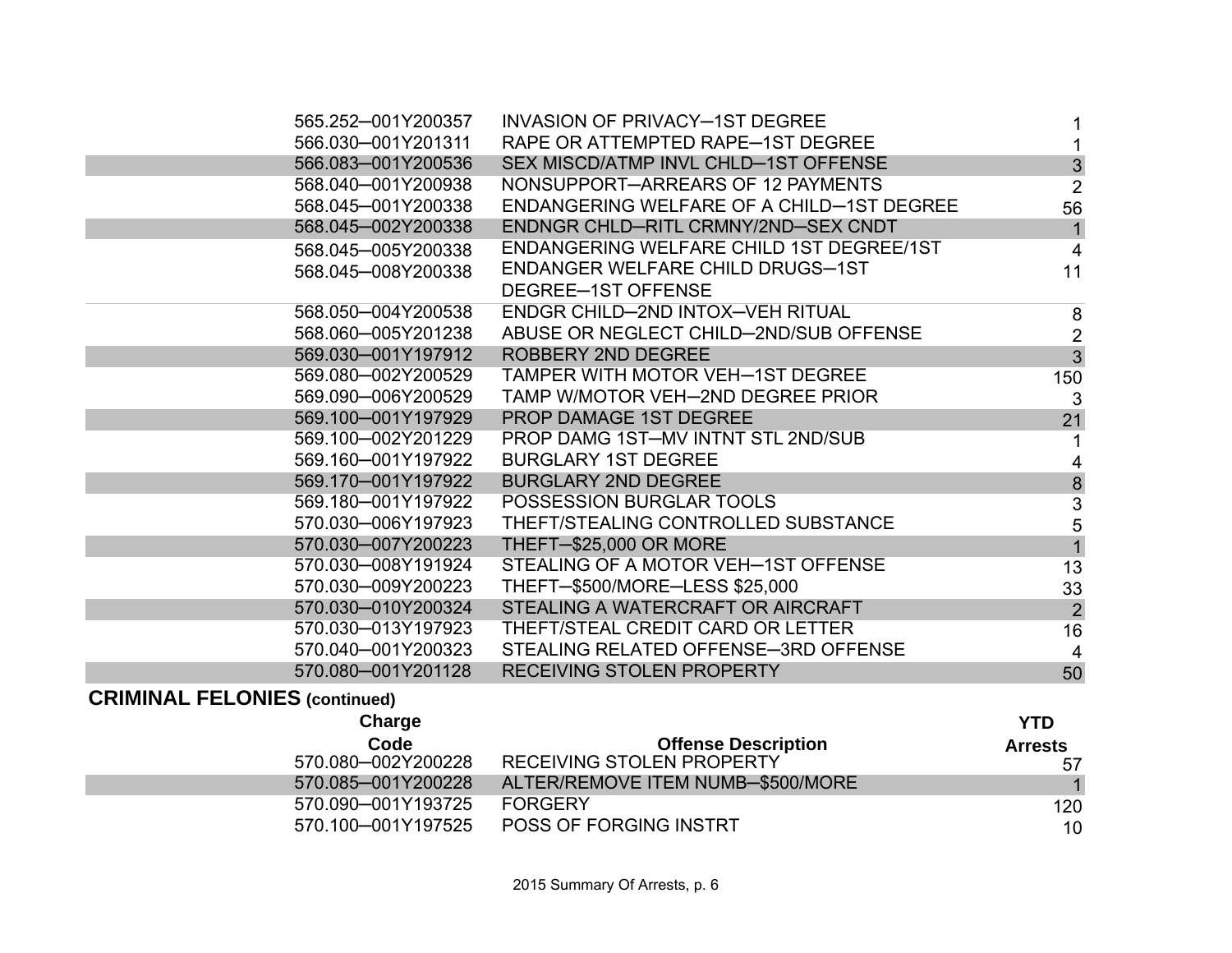| 570.120-001Y200526 | PASSING BAD CHECK-\$500 OR MORE             | $\overline{7}$  |
|--------------------|---------------------------------------------|-----------------|
| 570.130-001Y196526 | FRAUD USE CRED/DEBIT DEVICE (\$500 OR MORE) | 3               |
| 570.180-001Y197526 | DEFRD SEC CRTR \$500 MORE                   |                 |
| 570.223-004Y200426 | <b>IDENTITY THEFT/ATTEMPT-2ND OFFENSE</b>   | $\overline{3}$  |
| 570.224-001Y200426 | <b>TRAFFICKING IN STOLEN IDENTITIES</b>     | 114             |
| 571.015-001Y197552 | ARMED CRIMINAL ACTION                       | 13              |
| 571.020-001Y197552 | POSS/MFGR/SELL ILL WEAP                     | $6\overline{6}$ |
| 571.030-002Y200352 | SHOOT FIREARM AT MV/PERS/BLDG-PRIOR         |                 |
| 571.030-007Y201452 | UNLAWFUL USE OF WEAPON-SUBSECTION           | 31              |
|                    | 1–CARRIES CONCEALED                         |                 |
| 571.030-009Y201452 | UNLAWFUL USE OF WEAPON-SUBSECTION           | $\overline{2}$  |
|                    | 3-DISCHARGE INTO HOME, MV OR OTHER TRANSPO  |                 |
| 571.030-010Y201452 | UNLAWFUL USE OF WEAPON-SUBSECTION           | 19              |
|                    | 4-EXHIBITING                                |                 |
| 571.030-011Y201452 | UNLAWFUL USE OF WEAPON-SUBSECTION 5-WHILE   | 4               |
|                    | INTOXICATED-LOADED WEAPON                   |                 |
| 571.030-015Y201452 | UNLAW USE WEAPON-SUBSECT 9-SHOOT AT/FROM    |                 |
|                    | MV, AT PERSON, MV, BLDG-DEATH/INJ           |                 |
| 571.030-019Y201452 | UNLAWFUL USE OF WEAPON-SUBSECTION           | 54              |
|                    | 11-POSSESS WEAPN AND FELONY CONTROL         |                 |
| 571.030-020Y201452 | UNLAWFUL USE OF WEAPON-SUBSECTION 9-SHOOT   |                 |
|                    | AT/FROM MV, AT PERSON, MV, BLDG             |                 |
| 571.070-001Y200852 | POSSESSION OF FIREARM                       | 109             |
| 573.023-002Y200364 | SEXUAL EXPLOITATION OF A MINOR              |                 |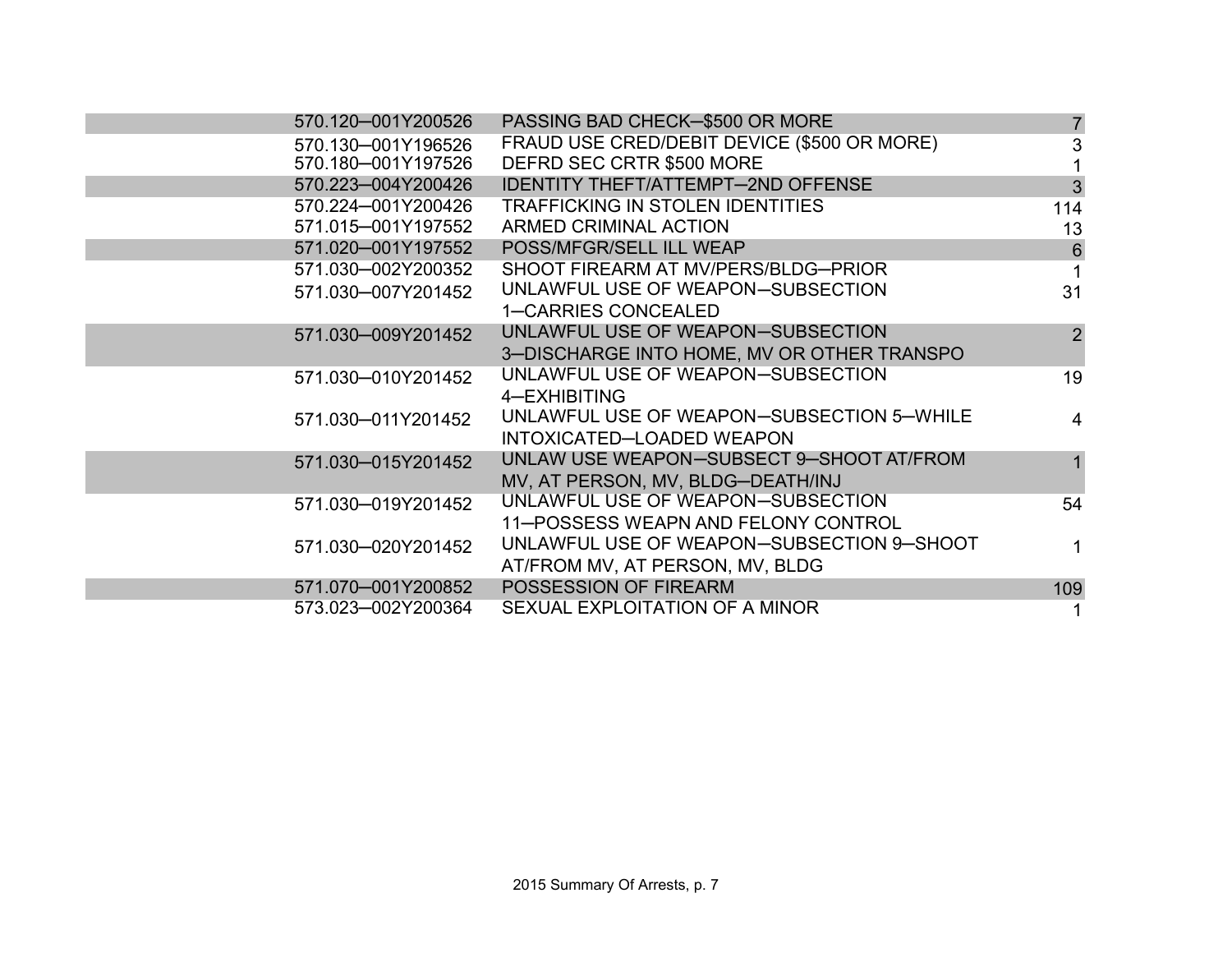### **CRIMINAL FELONIES (continued)**

|                                | <b>Charge</b>      |                                            | <b>YTD</b>     |
|--------------------------------|--------------------|--------------------------------------------|----------------|
|                                | Code               | <b>Offense Description</b>                 | <b>Arrests</b> |
|                                | 573.037-001Y200837 | POSSESS CHILD PORN-2ND SUBSEQUENT OFFENSE  |                |
|                                |                    | OR POSS > 20 PICTURES/1 FILM/VIDEO         |                |
|                                | 574.105-001Y199226 | MONEY LAUNDERING/ATMPT LAUNDERING          | 18             |
|                                | 574.115-001Y200316 | <b>MAKING A TERRORIST THREAT</b>           |                |
|                                | 575.020-001Y197550 | <b>CONCEALING AN OFFENSE</b>               |                |
|                                | 575.030-001Y197550 | <b>HINDERING PROSECUTION</b>               | 13             |
|                                | 575.100-001Y197550 | <b>TAMP PHYS EVDN-FELONY CHRG</b>          | 25             |
|                                | 575.150-001Y195048 | <b>RESIST/INTERFER FEL ARR</b>             | 123            |
|                                | 575.150-002Y200548 | <b>RES ARST/DETN/STOP-RSK DTH/INJRY</b>    | 118            |
|                                | 575.200-002Y197549 | <b>ESC CUST ARR FOR FELONY</b>             | $\overline{2}$ |
|                                | 575.206-001Y200550 | <b>VIOL CONDITION/LIFETIME SUPERVISION</b> |                |
|                                | 576.010-001Y197951 | <b>BRIBERY OF A PUBLIC SERVANT</b>         | $\overline{2}$ |
|                                | 578.154-001Y201155 | POSS ANHYDR AMMON-NONAPPRV CNTR            |                |
|                                | 589.425-001Y200836 | FAIL TO REGISTER AS SEX OFFENDER           | $\overline{2}$ |
|                                | 589.425-002Y200836 | FAIL TO REG SEX OFFENDER-SPC CONDS         |                |
|                                | ADMIN.18USC3651555 | FEDERAL PROBATION VIO                      |                |
|                                | ADMIN.18USC7515549 | <b>ESCAPE FROM CUSTODY</b>                 |                |
|                                | ADMIN.26USC5861555 | <b>VIOL NAT FIREARMS ACT</b>               | 3              |
|                                | ADMIN.31USC1295525 | <b>POSS COUNTERFEIT NOTES</b>              | 3              |
| <b>Total CRIMINAL FELONIES</b> |                    |                                            | 4,697          |
|                                |                    |                                            |                |

#### **CRIMINAL MISDEMEANORS**

| Charge             |                                    | <b>YTD</b>     |
|--------------------|------------------------------------|----------------|
| Code               | <b>Offense Description</b>         | <b>Arrests</b> |
| 142.932-001N199961 | EVAS TX MOTOR FUEL W DYE           |                |
| 190.308-001N199648 | <b>MISUSING "9-1-1"</b>            |                |
| 195.202-003Y200935 | MISD-POSS UP TO 35 GRAMS MARIJUANA | 5.142          |
| 195.202-004Y201035 | POSS UP TO 35 GRMS SYN CNNBNOID    | 123            |
| 195.233-001Y200935 | UNLAWFUL USE DRUG PARAPHERNALIA    | 5,814          |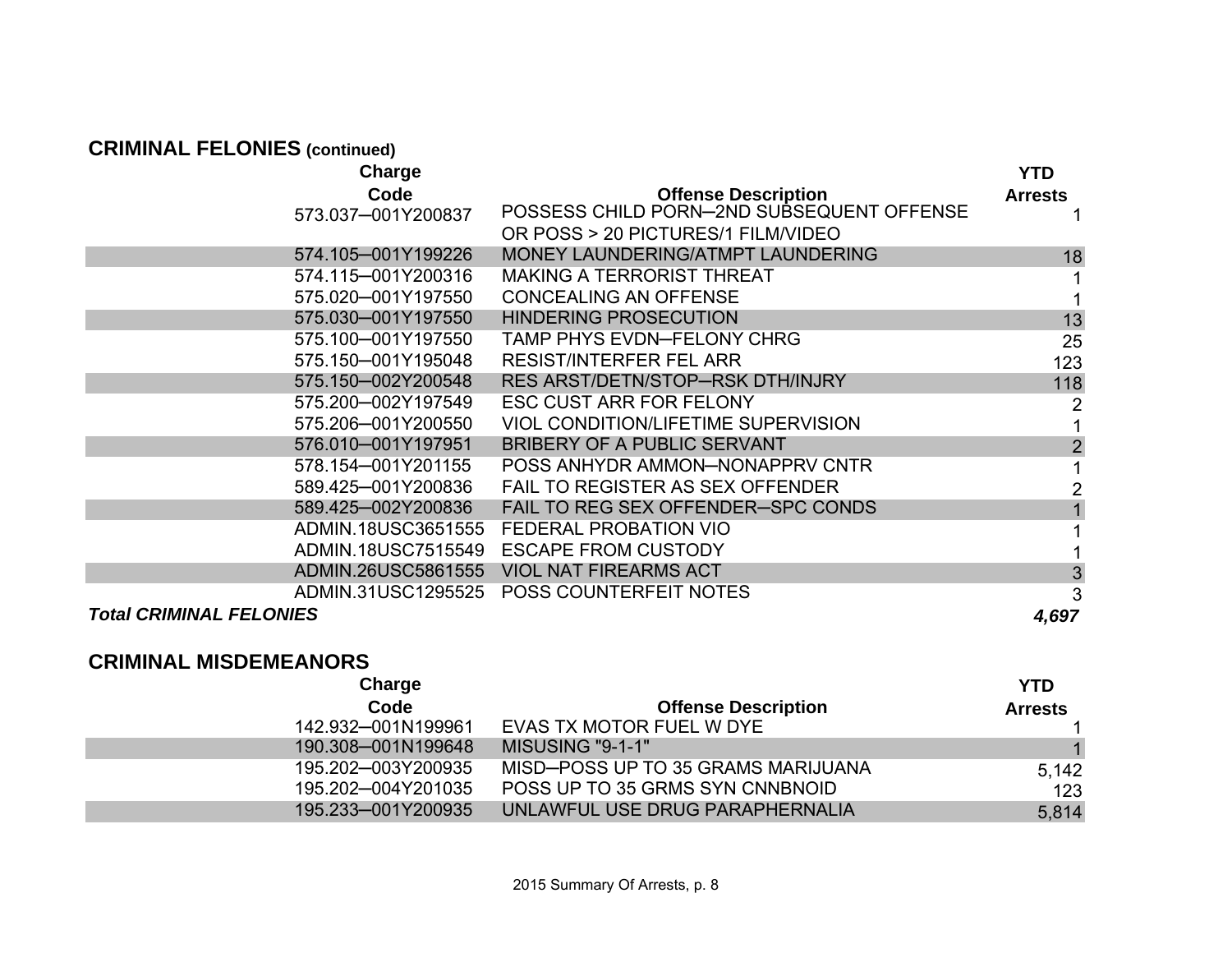# **CRIMINAL MISDEMEANORS (continued)**

| Charge             |                                               | <b>YTD</b>      |
|--------------------|-----------------------------------------------|-----------------|
| Code               | <b>Offense Description</b>                    | <b>Arrests</b>  |
| 195.241-001Y198935 | POSS IMIT CONTROL DRUGS                       | 17              |
| 217.360-004Y200355 | DEL/POSS ITEM PROHIBITED-CORR FAC,            | 2               |
|                    | <b>CITY/COUNTY JAIL</b>                       |                 |
| 217.720-002Y198950 | PROB/PAROLE VIOLATION                         | $\mathfrak{S}$  |
| 221.111-004Y198655 | DEL/POSS ITEM PROHIB CO/PRIV JAIL             |                 |
| 252.045-001N194562 | <b>VIO NONDESIGNATED AREA</b>                 |                 |
| 252.060-001N194562 | <b>FAIL PRODUCE FISHING LIC</b>               | $6\phantom{a}$  |
| 252.241-001N199362 | HUNT/FISH W SUSP/REV PERMIT                   |                 |
| 302.233-001N200426 | FRAUD/DECEPTION-LICENSE EXAM                  |                 |
| 302.233-002N200426 | FRAUD IN APPLICATION-LIC/PERMIT               | $\mathbf{1}$    |
| 303.024-002N200926 | POSS FRAUDLNT DOC/COPY/MOBILE IMAGE AS INS ID |                 |
|                    | <b>CARD</b>                                   |                 |
| 304.079-002N200554 | DRIVE W PLACARD-REAR VIEW MIRROR              | 38              |
| 311.310-001N197541 | <b>SUPPLY LIQ MIN/INTOX PER</b>               | 50              |
| 311.310-003N200541 | <b>FAIL-STOP PERS &lt;21 DRK/POSS LIQUOR</b>  | $6\phantom{1}6$ |
| 311.320-001N198941 | GIVE FALS AGE WHEN U 21                       | $\overline{2}$  |
| 311.325-001N197541 | MINR PUR/ATMP PUR/POSS LIQ-1ST OFFENSE        | 420             |
| 311.325-001Y201541 | MINR PUR/ATMP PUR/POSS LIQ-1ST OFFENSE        |                 |
| 311.325-002N201141 | MINR POSS PUR/ATMP LIQ-2ND/SUB OFFENSE        | 8               |
| 311.325-003N200541 | MINR INTOX/BAC > .02%-1ST OFFENSE             | 419             |
| 311.325-003Y201541 | MINR INTOX/BAC > .02%-1ST OFFENSE             |                 |
| 311.325-004N201141 | MINR INTOX/BAC > .02% - 2ND/SUB OFFENSE       | $\frac{8}{3}$   |
| 313.670-001N198639 | MINR WAGER/ATMPT WAGER/ENTER AREA             |                 |
| 313.813-001N200357 | TRESPASSING-1ST DEGREE-GAMBLING BOAT          | 428             |
| 313.817-001N200039 | FALSE ID-GAMB BOAT-2ND OFFENSE                | 6               |
| 313.817-002N200039 | FALSE ID-GAMB BOAT-1ST OFFENSE                | 237             |
| 313.830-002N200039 | PERS UND 21-ATT WAGR-1ST OFFENSE              | 17              |
| 313.830-003N200039 | AID PERS UND 21-WAGR-2ND OFFENSE              |                 |
| 313.830-004N200039 | AID PERS UND 21-WAGR-1ST OFFENSE              | 15              |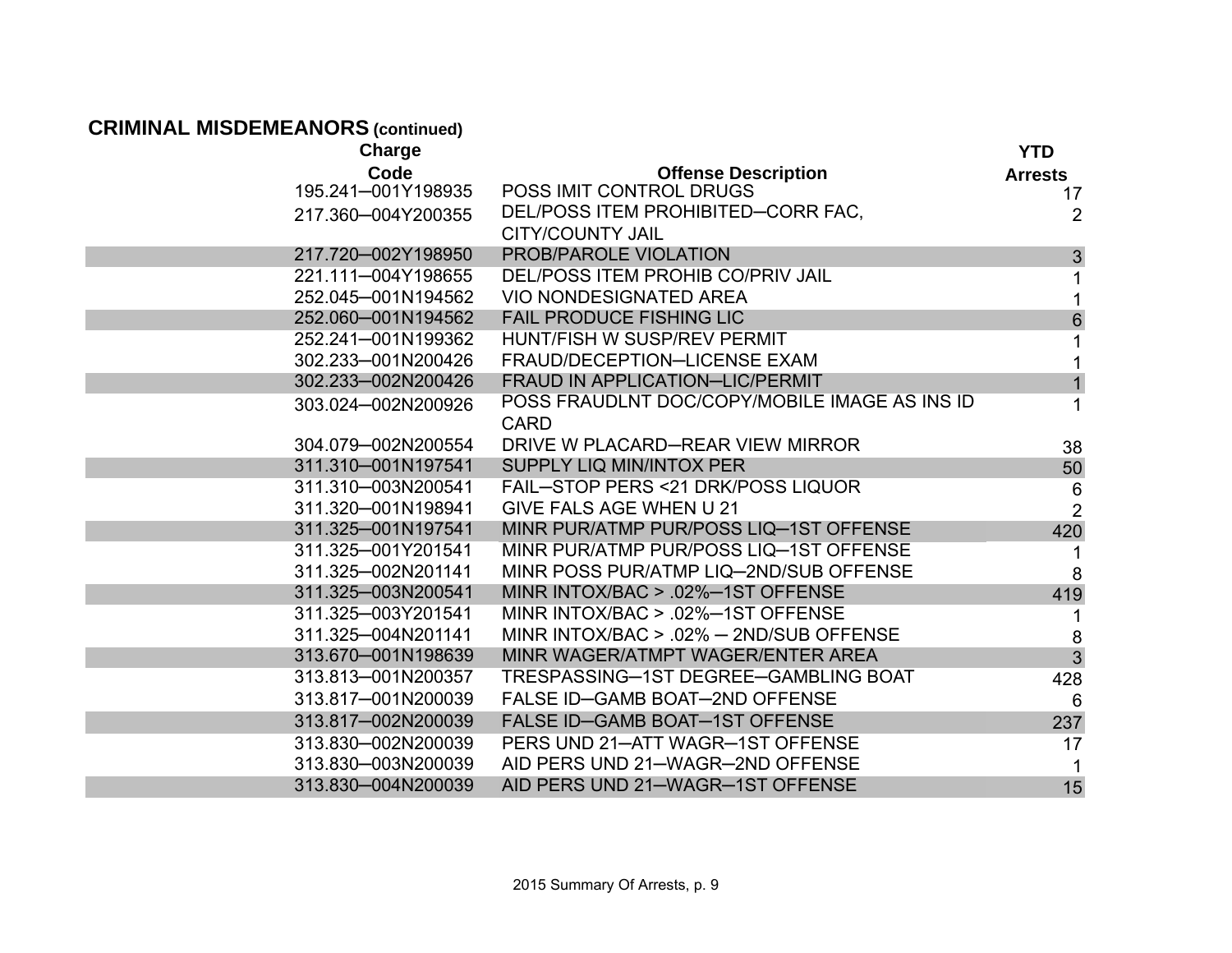# **CRIMINAL MISDEMEANORS (continued)**

| <b>Charge</b>      |                                                   | <b>YTD</b>                                 |
|--------------------|---------------------------------------------------|--------------------------------------------|
| Code               | <b>Offense Description</b>                        | <b>Arrests</b>                             |
| 407.931-002N200155 | SELL/PROV/DIST TOBACCO/ALT NICOTINE/VAPOR         | 4                                          |
|                    | PRODUCT TO <18-1ST OR 2ND OFFENSE                 |                                            |
| 43.170-001Y199748  | <b>RESIST PTRL MBR-DISCHARGE DUTIES</b>           | 12                                         |
| 43.170-002Y199748  | <b>DISOBEY DIRECTION-PTRLMN</b>                   | 9                                          |
| 455.085-002Y200950 | <b>VIOL ORDER PROTECTION FOR ADULT</b>            | 22                                         |
| 455.538-002Y200950 | VIOL CHILD PROTCTN ORDR-1ST OFFENSE               | $\overline{2}$                             |
| 544.665-002Y200950 | <b>FAILURE TO APPEAR-MISDEMEANOR</b>              | 13                                         |
| 544.665-003N200950 | <b>FAILURE TO APPEAR-INFR/ORD</b>                 | $\overline{7}$                             |
| 548.131-001Y197949 | <b>FUGITIVE FROM OUT-OF-STATE</b>                 | $\overline{7}$                             |
| 556.022-001Y201048 | FAIL STOP/OBEY SIGNAL OF LAW ENFCMNT              | $\overline{3}$                             |
| 556.022-002Y201048 | <b>RESIST/OPPOSE LAW ENFC IN DUTIES</b>           | 10                                         |
| 565.070-002Y201013 | ASLT 3RD DEGREE-SUBD 1, 2, 4, & 6                 | 30                                         |
| 565.070-003Y201013 | ASLT 3RD DEGREE-SUBD 3 AND 5                      | 26                                         |
| 565.074-002Y200013 | DOM ASLT-3RD-1ST/2ND OFFENSE                      | 15                                         |
| 565.083-001Y200513 | ASLT 3RD DEGREE-L/E, ETC-PHYS INJURY              | 13                                         |
| 565.083-002Y200513 | ASLT/ATMPT 3RD DEGREE-L/E, ETC-PHYS CON           | 15                                         |
| 565.083-003Y200513 | ASLT 3RD DEGREE-L/E, ETC. - APREH INJ             | $\overline{4}$                             |
| 565.090-002Y200853 | <b>HARASSMENT</b>                                 | $\mathbf 2$                                |
| 565.253-004Y200357 | <b>INVASION OF PRIVACY-2ND DEGREE</b>             | $\overline{1}$                             |
| 566.093-002Y201311 | SEXUAL MISCONDUCT - 1ST DEGREE-1ST OFFENSE        |                                            |
| 566.095-001Y201311 | SEXUAL MISCONDUCT-2ND DEGREE                      | $\begin{array}{c} 2 \\ 3 \\ 1 \end{array}$ |
| 567.020-001Y197740 | <b>PROSTITUTION</b>                               |                                            |
| 568.050-001Y196238 | <b>ENDNG WELFARE OF CHILD-2ND DEGREE</b>          | 73                                         |
| 568.050-003Y200538 | <b>ENDGR CHILD-2ND DEGREE INTOX/BAC VEHICULAR</b> | 306                                        |
| 569.090-003Y198629 | TAMP W PROPERTY-2ND DEGREE                        | $5\overline{)}$                            |
| 569.090-007Y200529 | TAMPER W MOTOR VEHICLE-2ND DEGREE                 | 25                                         |
| 569.120-001Y201029 | PROPERTY DAMAGE 2ND DEGREE                        | 40                                         |
| 569.140-001Y201057 | <b>TRESPASS-1ST DEGREE</b>                        | 311                                        |
| 569.150-001N200357 | TRESPASSING-2ND DEGREE                            | 22                                         |
| 570.030-001Y200923 | THEFT LESS THAN \$500-1ST OFFENSE                 | 104                                        |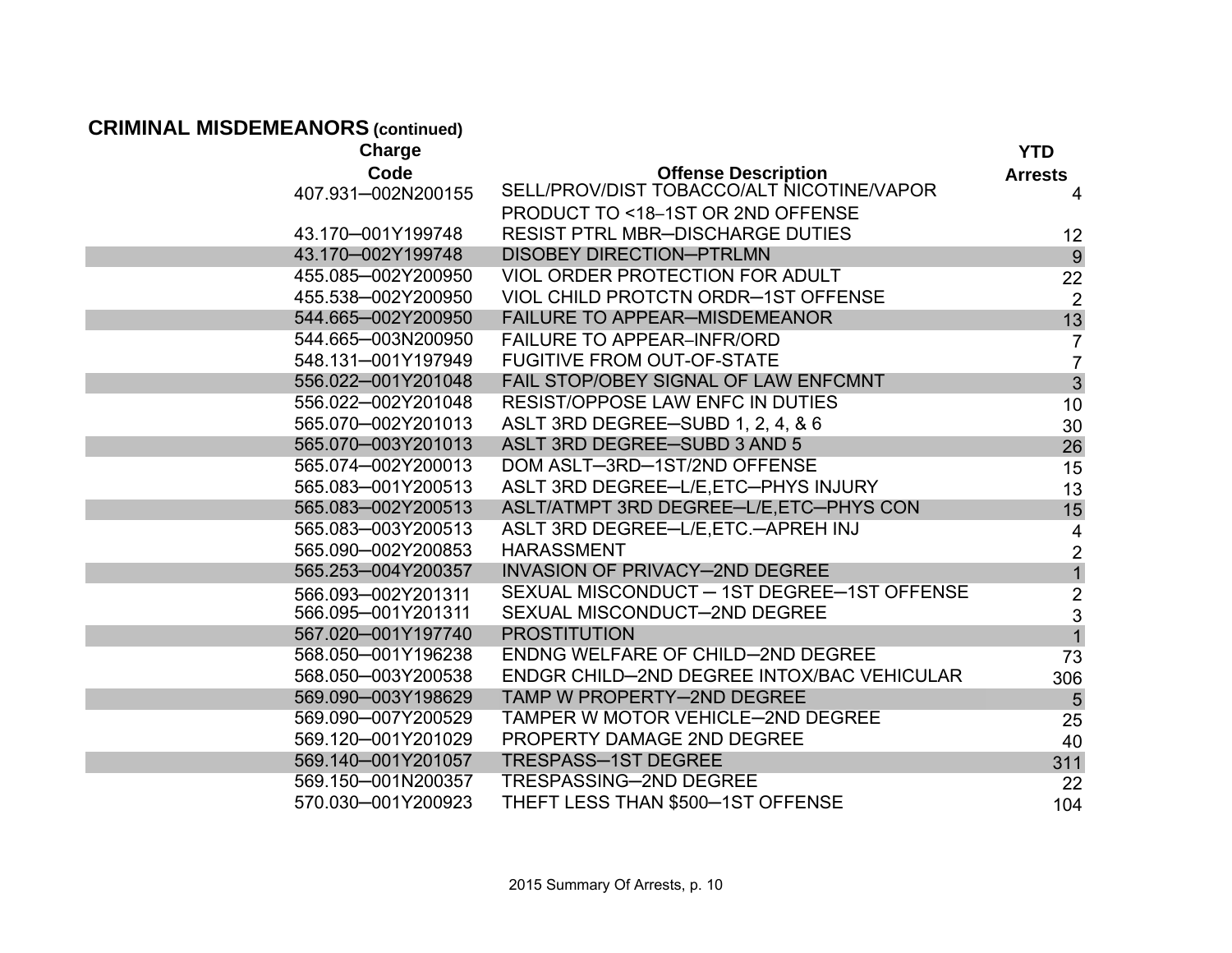# **CRIMINAL MISDEMEANORS (continued)**

| Charge                             |                                                 | <b>YTD</b>              |
|------------------------------------|-------------------------------------------------|-------------------------|
| Code                               | <b>Offense Description</b>                      | <b>Arrests</b>          |
| 570.080-003Y200928                 | <b>RECEIVING STOLEN PROPERTY</b>                | 50                      |
| 570.103-003Y199825                 | <b>COUNTERFEITING</b>                           | 2                       |
| 570.120-002Y201026                 | PASSING BAD CHECK-LESS THAN \$500               | $\overline{2}$          |
| 570.130-002Y201026                 | FRAUD USE CREDIT/DEBIT-LESS \$500               | 10                      |
| 570.223-005Y200426                 | IDENTITY THEFT/ATTEMPT(UP TO \$500)-1ST OFFENSE | 3                       |
| 570.223-006Y200426                 | <b>IDENTITY THEFT/ATTEMPT-1ST OFFENSE</b>       | 27                      |
| 571.020-002Y197552                 | POSS/MFGR/SELL ILL WEAP                         | 13                      |
| 571.030-013Y201452                 | UNLAWFUL USE OF WEAPON - SUBSECTION 7-          | $\mathbf 1$             |
|                                    | DISCHARGE ALONG HWY OR INTO OUTBUILDING         |                         |
| 571.045-001Y197552                 | <b>DEFACING FIREARM</b>                         | $\overline{2}$          |
| 571.050-001Y201052                 | POSSESSION OF A DEFACED FIREARM                 | $\bf 8$                 |
| 572.020-003N197539                 | <b>GAMBLING</b>                                 | $\mathbf 1$             |
| 574.010-001Y199353                 | PEACE DIST-SEC-SUBS OFFENSE                     | $\overline{\mathbf{4}}$ |
| 574.010-002Y201053                 | PEACE DISTURBANCE - 1ST OFFENSE                 | 11                      |
| 575.030-002Y197550                 | <b>HINDERING PROSECUTION</b>                    | 6                       |
| 575.060-001Y201050                 | MAKING FALSE DECLARATION                        | 10                      |
| 575.080-001Y201048                 | <b>MAKING FALSE REPORT</b>                      | 15                      |
| 575.100-002Y197550                 | <b>TAMP PHYS EVIDENCE</b>                       | 17                      |
| 575.120-002Y201050                 | <b>FALSE IMPERSONATION</b>                      | 6                       |
| 575.150-003Y191048                 | <b>RESIST/INTERFERE ARREST</b>                  | 239                     |
| 575.200-003Y197549                 | <b>ESCAPE FROM CUSTODY</b>                      | 3                       |
| 577.070-001N197555                 | <b>LITTERING</b>                                | 254                     |
| 577.073-001N196173                 | LITTER WATERS-STATE PARK                        |                         |
| 578.012-001Y198355                 | <b>ANIMAL ABUSE-1ST OFFENSE</b>                 | $\mathfrak{B}$          |
| 578.029-002N200155                 | INT REL ANIMAL-1ST OFFENSE                      | $\mathbf{1}$            |
| 578.250-002Y198255                 | <b>INTENTIONAL INHALE SOLVENT</b>               | $\overline{2}$          |
| ADMIN.0-002N197973                 | <b>HOLD FOR SAFE KEEPING</b>                    | $\overline{2}$          |
| <b>Total CRIMINAL MISDEMEANORS</b> |                                                 | 14,555                  |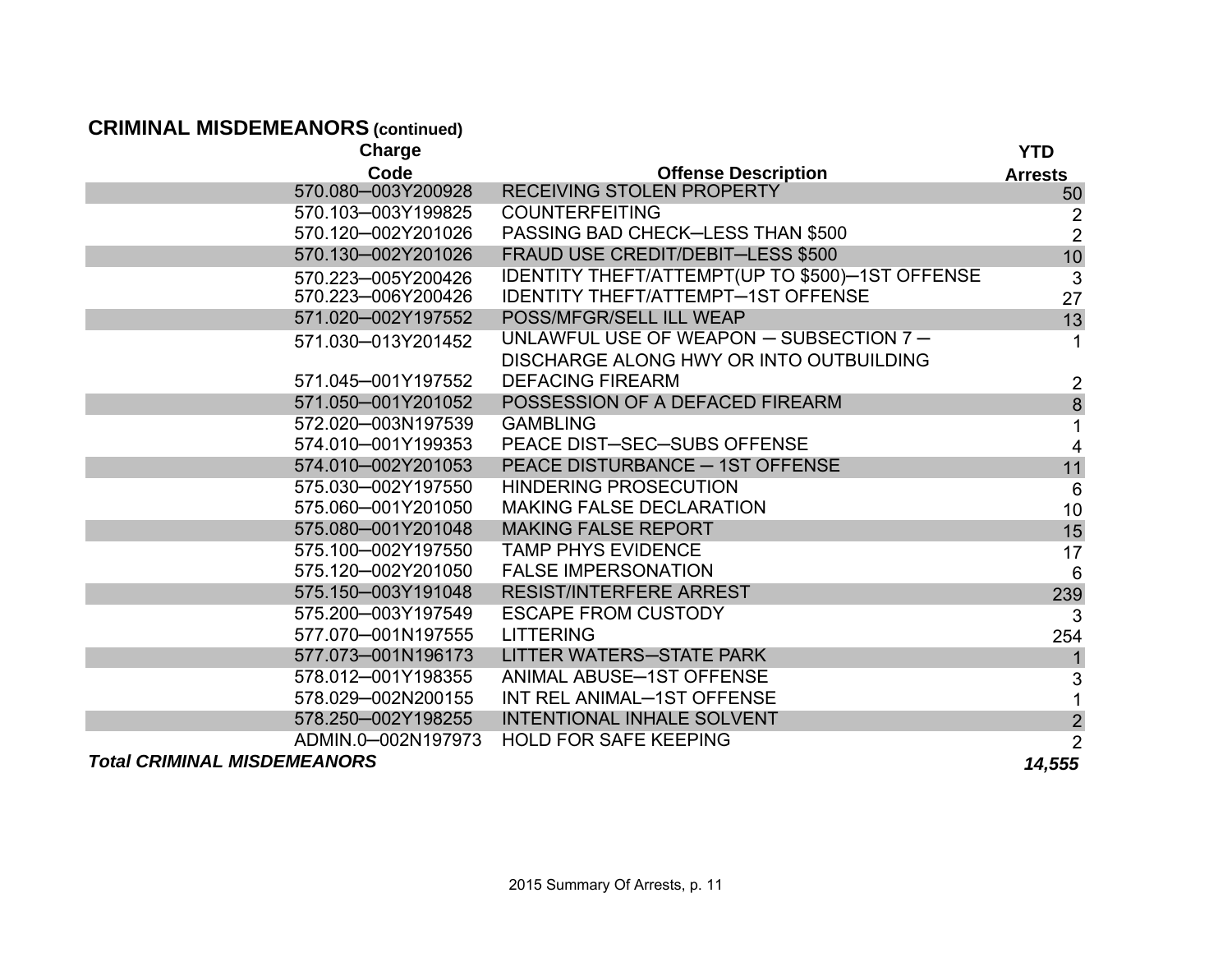#### **DRIVER LIC. & SAFETY RESPONSIBILITY**

| Charge             |                                             | <b>YTD</b>     |
|--------------------|---------------------------------------------|----------------|
| Code               | <b>Offense Description</b>                  | <b>Arrests</b> |
| 302.020-003N201154 | OPER MV W/O VALID DL-1ST OFFENSE            | 7,273          |
| 302.020-003Y201554 | OPER MV W/O VALID DL-1ST OFFENSE            |                |
| 302.020-004N201154 | OPER MV W/O VALID DL-2ND OFFENSE            | 492            |
| 302.020-005N201154 | OPER MTRCYCL W/O VALID DL-1ST OFFENSE       | 381            |
| 302.020-006N201154 | OPER MTRCYCL W/O VALID DL-2ND OFFENSE       | 15             |
| 302.020-007N201154 | PRMT INVLD LCNSEE OPR CYCL-1ST OFFENSE      |                |
| 302.020-008N201154 | OPER MV W/ANTHRS PRMT/DL-1ST OFFENSE        | $\overline{5}$ |
| 302.175-001N201454 | FAIL TO COMPLY WITH CONDITION OF RESTRICTED | 37             |
|                    | DRIVER'S LICENSE FOR VISION                 |                |
| 302.178-001N200654 | <b>VIO INT LIC/TEMP PERMIT</b>              | 278            |
| 302.200-001N197554 | OPER VEH W/O NEW LICENSE                    | 84             |
| 302.220-001N197554 | POSS SUS/REV LIC                            | 29             |
| 302.220-002N197954 | <b>DISPL DRI LIC OF OTHER</b>               | 32             |
| 302.220-003N197554 | <b>LOANED DRI LIC TO OTHER</b>              | $\overline{7}$ |
| 302.250-001N197554 | LET CHILD UNDER 16 DRIVE                    | 21             |
| 302.260-001N197554 | LET UNAUTH PERSON DRIVE                     | 61             |
| 302.301-001N197554 | <b>VIOL RESTRICTION ON LIC</b>              |                |
| 302.304-001N200954 | DWR/DWS FOR VIOL SECTION 302.304.17 RSMo.   | $\frac{5}{9}$  |
| 302.321-001Y200454 | DWR-ASSISTING WITH LIC APP FRAUD            | $\mathbf{1}$   |
| 302.321-003Y201154 | DWR/DWS-1ST OFFENSE                         | 7,543          |
| 302.321-004Y201154 | DWR/DWS-2ND OR SUBSQT OFFENSE               | 1,664          |
| 302.321-005Y201154 | <b>DWR/DWS</b>                              | 610            |
| 302.725-001N200554 | DR CMV W/O CDL IN POSSESSION                | 4              |
| 302.725-002N200554 | DR CMV W/O PROPER LIC/ENDORSEMENT           | 59             |
| 302.725-003N200554 | DR CMV W/O COMM MV DRIVER LICENSE           | 138            |
| 302.725-004N199554 | VIOL OP LIC RESTRIC W OPER CMV              | 26             |
| 302.727-002Y200554 | DR CMV WHILE LIC REV-2ND/3RD OFFENSE        | $\overline{4}$ |
| 302.727-003N200554 | DR CMV-DR DISQUALIFIED-OPER CMV             | 30             |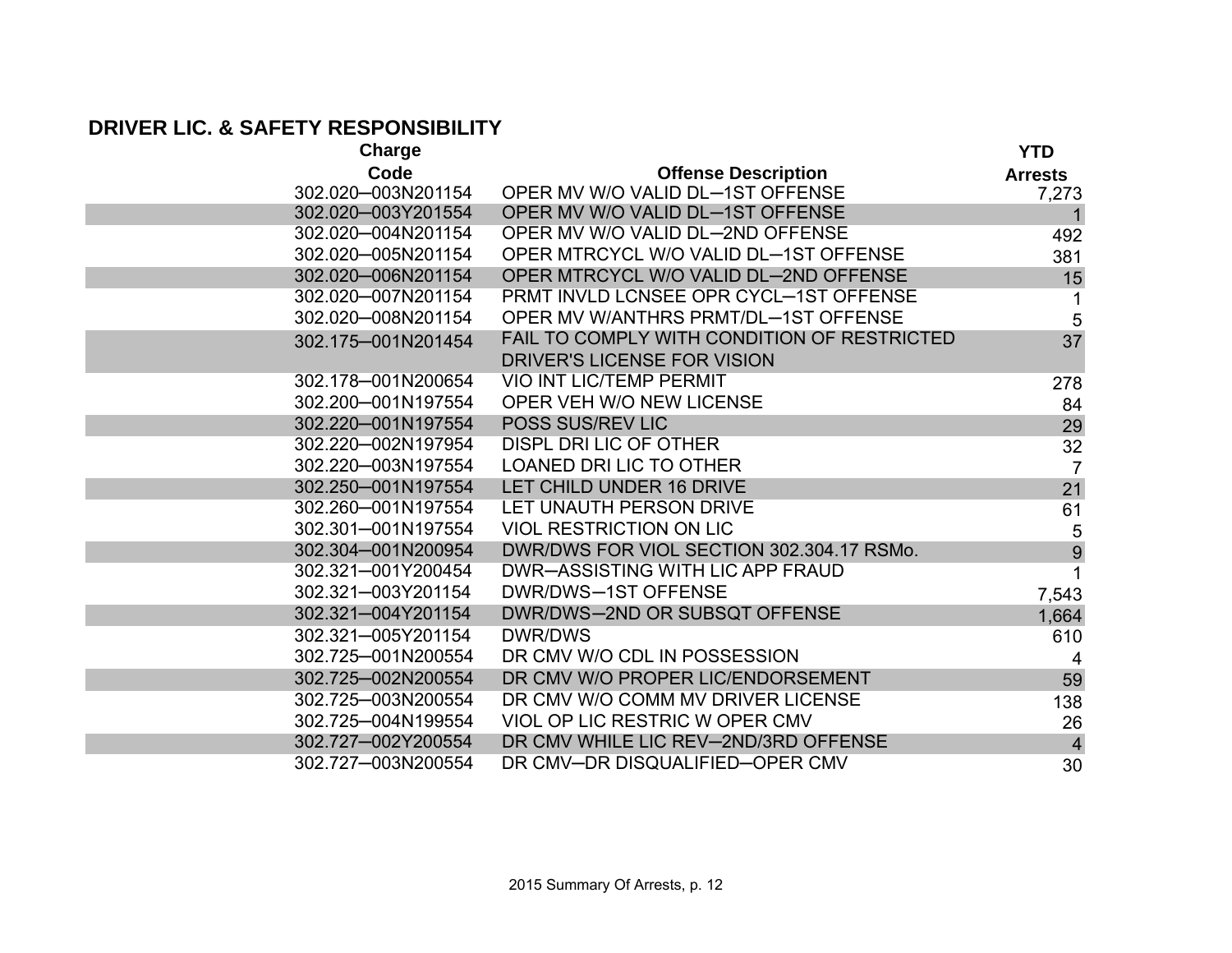# **DRIVER LIC. & SAFETY RESPONSIBILITY (continued)**

| Charge                                    |                                             | <b>YTD</b>     |
|-------------------------------------------|---------------------------------------------|----------------|
| Code                                      | <b>Offense Description</b>                  | <b>Arrests</b> |
| 302.727-004N200554                        | DR CMV-CDL-REV/SUSP/CANC                    | 162            |
| 302.755-005N200554                        | OP CMV-ISSUANCE TIL EXPIRES-1ST OFFENSE     |                |
| 303.025-001N201154                        | FAILURE OF OWNER/OPERATOR TO OPER MV WO     | 27,189         |
|                                           | <b>MAINTAINING FINANCIAL RESPONSIBILITY</b> |                |
| 303.025-002N201154                        | OPER OTHRS MV W/ NO FINANCL RESP            | 1,831          |
| 303.178-001N199954                        | <b>INV EVIDENC-LIABIL INSUR</b>             | 39             |
| 303.179-001N199954                        | <b>INVALID INSURANCE CARD</b>               | 3              |
| 303.370-001N198754                        | DW-OWNER'S REGISTRATION-SUSP/REV            | 11             |
| 303.370-002N198754                        | <b>MISREP ACCIDENT INFO DOR</b>             | 3              |
| 303.370-003N198754                        | DR WH DRIVER LICENSE SUSP/REV               | 100            |
| 304.029-002N200454                        | UNLAWFULLY OPER LOW-SPD VEH W/O FINCL RESP  |                |
| 311.328-001N198754                        | ALTERED OPR LIC/ID CARD                     | 5              |
| 311.329-001N199354                        | UNDER 21 POSS ILEGL ID                      | 11             |
| 390.066-001N199154                        | ALLOW DRIVE COMM MOTOR VEH WITH INVALID LIC | 1              |
| 577.041-001N200954                        | DWR/DWS FOR VIOL SECTION 577,041.10 RSMo.   | $\overline{2}$ |
| 577.041-002N200954                        | DWR/DWS FOR VIOL SECTION 577.041.11 RSMo.   | 6              |
| 577.110-001N195554                        | PERS <16 YR OPERATE VEH ON HWY              |                |
| 577.600-001N199554                        | KNO RENT MTR VEH W/O INTERLOCK              |                |
| Total DRIVER LIC. & SAFETY RESPONSIBILITY |                                             | 48,177         |

#### **HAZARDOUS VEHICLE CONDITION VIOLATION**

| Charge             |                                          | <b>YTD</b>     |
|--------------------|------------------------------------------|----------------|
| Code               | <b>Offense Description</b>               | <b>Arrests</b> |
| 301.143-002N198654 | PARKED IN HANDICAP SPACE                 |                |
| 304.015-031N201054 | <b>ILLEGAL PARKING OR STOPPING</b>       | 305            |
| 304.015-032N201054 | ILLEGAL PARK/STOP-THREAT ACCIDENT        | 100            |
| 304.015-033N201054 | <b>ILLEGAL PARK/STOP-RESULT ACCIDENT</b> | 18             |
| 304.024-001N199654 | STOP/PARK VEHICLE IN PROHIB AREA         |                |
| 304.151-001N199654 | <b>FAIL MOVE VEH OBSTR TRAFFIC</b>       | 8              |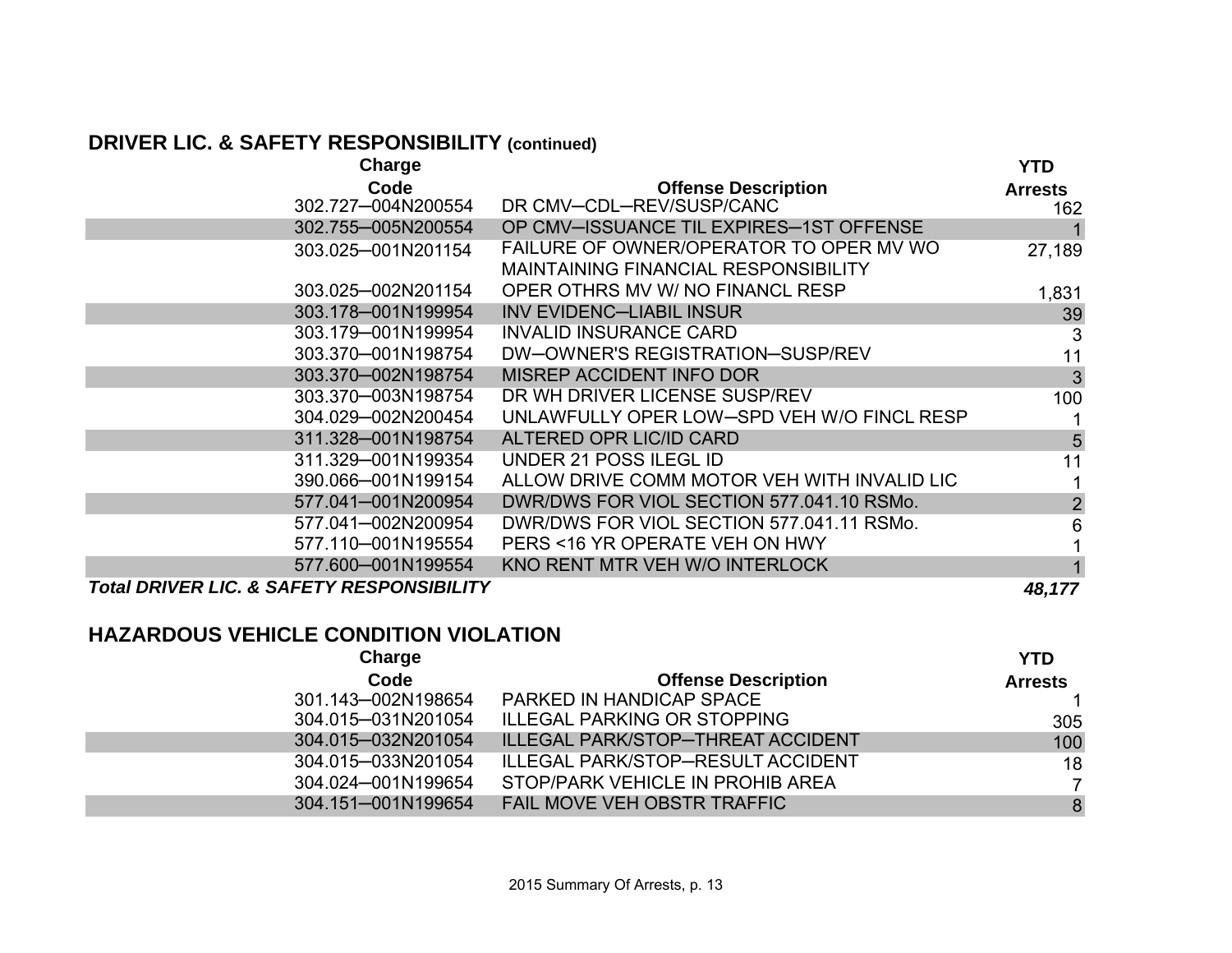# **HAZARDOUS VEHICLE CONDITION VIOLATION (continued)**

| <b>Charge</b>      |                                           | <b>YTD</b>                |
|--------------------|-------------------------------------------|---------------------------|
| Code               | <b>Offense Description</b>                | <b>Arrests</b>            |
| 304.665-001N199754 | UND 18 RIDE UNENCLOSED BED OF TRUCK       | 14                        |
| 307.010-001N201054 | <b>FAIL TO COVER/SECURE VEHIC LOAD</b>    | 240                       |
| 307.015-001N200954 | <b>FAIL MUD FLAPS/ADEQUATE ON TRUCK</b>   | 46                        |
| 307.040-001N201054 | <b>FAIL DISP LMP MTR VEH REQ</b>          | 58                        |
| 307.040-002N201054 | NO LIGHTED LAMPS WHEN USE WIPERS          | 360                       |
| 307.040-003N201054 | NO LIGHTED LAMPS DURING FOG               | 53                        |
| 307.040-004N201054 | <b>USED UNAPPR LIGHT DEVICE</b>           | 6                         |
| 307.045-001N201054 | FAIL EQP CAR/TRK/BUS HEADLAMPS            | $\,6\,$                   |
| 307.045-002N201054 | FAIL EQUIP MOTCYC APRVD HEADLAMP          | 5                         |
| 307.050-001N201054 | VIOL ALTERNATIVE TO HEADLAMPS-MV          | $\mathbf 1$               |
| 307.070-001N201054 | <b>FAILED TO DIM LIGHTS</b>               | 176                       |
| 307.075-001N201054 | <b>FAIL EQUIP 2 TAILLAMPS</b>             | 168                       |
| 307.075-002N201054 | <b>FAIL EQUIP LIC LAMP</b>                | 151                       |
| 307.075-004N201054 | NO APPROVED REFLECTOR-REAR MV             | 46                        |
| 307.075-005N201054 | OPER W INOP LIC LAMPS/TAILLAMPS           | 36                        |
| 307.080-001N201054 | <b>ILLEGAL AUXILIARY LAMPS</b>            | 22                        |
| 307.085-001N201054 | <b>ILLEGAL SIDE COWL/FENDER LAMPS</b>     |                           |
| 307.085-002N201054 | <b>BACKUP LAMP LIGHTED-FORWARD MOTION</b> | $\mathbf{1}$              |
| 307.090-001N201054 | EQUIP MV WITH MORE THAN 1 SPOTLAMP        | $\mathbf 1$               |
| 307.090-002N201054 | AIM MV SPOTLAMP IN GLARING MANNER         | $\ensuremath{\mathsf{3}}$ |
| 307.095-001N201054 | <b>DISPLAY LIGHTED HEADLAMP-NOT WHITE</b> | $\overline{9}$            |
| 307.095-002N201054 | DISPLAY AUX LAMP-NOT WHT/YEL/AMB          | 38                        |
| 307.095-003N201054 | DISPLY LIGHTED RED LAMP ON FRONT          | 14                        |
| 307.105-001N201054 | <b>FAIL HAVE 2 LIGHTED HEADLAMPS</b>      | 196                       |
| 307.105-002N201054 | <b>DISPLAY MORE THAN 4 HEADLAMPS</b>      | 4                         |
| 307.110-001N201054 | FAIL DSPLY LAMPS PARKED CAR/TRUCK         |                           |
| 307.115-001N201054 | <b>FAIL LAMP ON FARM MACHINE</b>          | $\overline{\mathbf{4}}$   |
| 307.125-001N200954 | ANIMAL-DRIVEN VEH-NO REQUIRED LIGHT       | $\mathbf{1}$              |
| 307.165-001N197554 | <b>FAIL EQUIP FT SEAT BELTS</b>           | 9                         |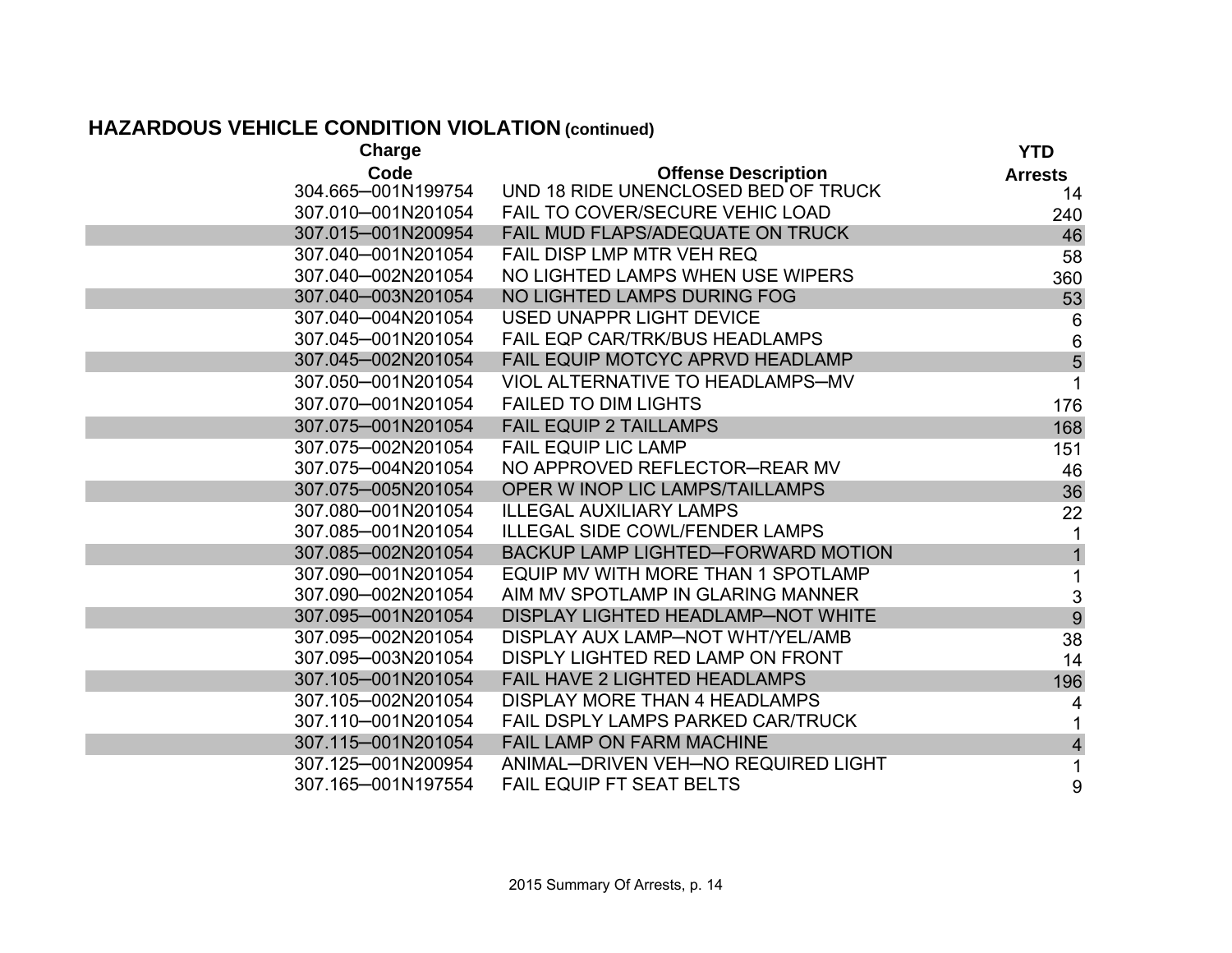# **HAZARDOUS VEHICLE CONDITION VIOLATION (continued)**

| Charge             |                                            | <b>YTD</b>       |
|--------------------|--------------------------------------------|------------------|
| Code               | <b>Offense Description</b>                 | <b>Arrests</b>   |
| 307.170-001N199654 | <b>FAIL EQUIP HORN</b>                     |                  |
| 307.170-002N199654 | <b>FAIL EQUIP ADEQ MUFFLER</b>             | 20               |
| 307.170-003N199654 | OPER VEH W/O WORKING BRAKES                | 13               |
| 307.170-004N199654 | NO MIRROR TO REVEAL REAR ROAD              | $\overline{2}$   |
| 307.170-005N199654 | NO RED FLG/LP PROJECTION                   | 8                |
| 307.170-006N199654 | TOW LINE MORE THAN 15FT                    | 1                |
| 307.170-007N199654 | <b>TOWED VEH-IMP SAFETY DEV</b>            | 87               |
| 307.170-009N199654 | NO LIGHTED LAMPS ON TOWED VEHICLE          | 15               |
| 307.170-010N199654 | UNNEC NOISE HORN/WHISTLE                   | $\overline{4}$   |
| 307.170-011N199654 | OPER MC-EXCESSIVE NOISE                    | 35               |
| 307.170-013N199654 | OPER CMV W EQUIP NOT MVI REGS              | 35               |
| 307.172-001N201054 | <b>BUMPERS RAISED-MAX BUMPER HGHTS</b>     | 9                |
| 307.172-002N201054 | OPER MV W/O FRONT/REAR BUMPERS             | 30               |
| 307.172-003N201054 | OPER MV W/O PROPERLY EQUIPD BUMPERS        | 11               |
| 307.173-001N201054 | OPER MV-VISION REDUCING MATERIAL           | 4,237            |
| 307.175-001N198154 | USED SIR/BLUE LP NO EMER                   | $\mathfrak{S}$   |
| 307.175-002N198154 | USED SIR/BLUE LP W/O PERMIT                |                  |
| 307.178-001N199754 | DVR/FRNT PASGR FAIL WEAR SEAT BELT         | 59,853           |
| 307.178-002N199754 | OPER/PSGR<18-TRUCK-NO SAFETY BELT          | 98               |
| 307.178-003N199754 | DVR FAIL SEC CHLD <16 RESTRNT              | 1,197            |
| 307.179-001N200654 | DVR FAIL SECURE-BOOSTER/SEAT BELT          | 237              |
| 307.179-002N200654 | DVR FAIL SECURE-RESTRAINT/BOOSTER          | 1,643            |
| 307.400-014N201054 | MCV-FAIL PROPERLY MOUNT FUEL TANK          | 46               |
| 307.400-015N201054 | OPER MCV W 5TH WHEEL MOUNTED UNSAFE        | $\overline{2}$   |
| 307.400-016N201054 | OPER MCV ON TIRES W FABRIC EXPOSED         | 1,263            |
| 307.400-017N201054 | OPER MCV WITH FAULTY WIPERS                |                  |
| 307.400-019N201054 | FAIL DISPLAY RED FLAG-4 FT PROJEC          | 10 <sub>1</sub>  |
| 307.400-021N201054 | OPER MCV-IMPR TOW BAR/5 WHL/SDL MT         | $\boldsymbol{8}$ |
| 307.400-022N201054 | <b>FAIL EQUIP MCV W FILLED FIRE EXTING</b> | 53               |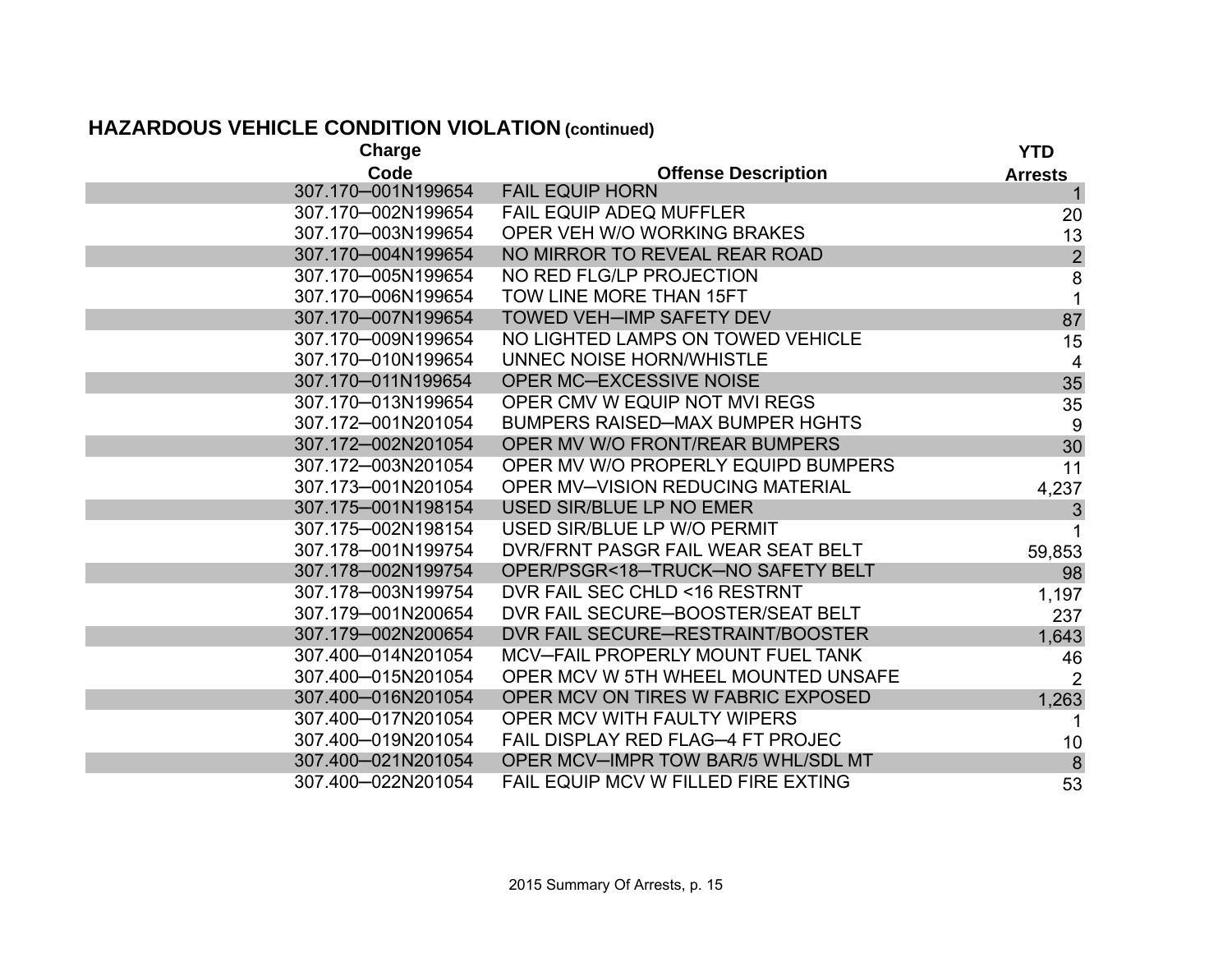# **HAZARDOUS VEHICLE CONDITION VIOLATION (continued)**

| Charge                                             |                                         | <b>YTD</b>            |
|----------------------------------------------------|-----------------------------------------|-----------------------|
| Code                                               | <b>Offense Description</b>              | <b>Arrests</b><br>449 |
| 307.400-023N201054                                 | FAIL EQUIP MCV W ADEQ LOAD DEVICES      |                       |
| 307.400-024N201054                                 | OPER CMW/TRL W OUT-OF-SERV ORDER        | 5                     |
| 307.400-025N201054                                 | MISC FEDERAL MOTOR CARRIER CODE         | 417                   |
| 307.400-026N201054                                 | OPER CMV W DRIVER OUT-OF-SERV ORDER     | 22                    |
| 307.400-027N201054                                 | OPER MCV WITH DEFECTIVE EXHAUST         | $\overline{7}$        |
| 390.063-001N199254                                 | NO/IMP EMERG EQUIP-PCCV                 |                       |
| 390.063-003N199254                                 | OPER PCCV W IMP COUPL DEVICE            |                       |
| 577.600-003Y199554                                 | <b>IGNITN INTRLK DEV VI-1ST OFFENSE</b> | 83                    |
| 577.600-004Y199554                                 | <b>IGNITN INTRLK DEV VI-2ND OFFENSE</b> | $\overline{2}$        |
| 577.612-001Y199554                                 | <b>VIOL IGNITN INTERLK RESTRICTIONS</b> | 42                    |
| <b>Total HAZARDOUS VEHICLE CONDITION VIOLATION</b> |                                         | 72,061                |

#### **MOTOR VEHICLE INSPECTION VIOLATIONS**

| Charge                                           |                                           | <b>YTD</b>     |
|--------------------------------------------------|-------------------------------------------|----------------|
| Code                                             | <b>Offense Description</b>                | <b>Arrests</b> |
| 307.365-001N201054                               | <b>CHARGING EXCESSIVE INSPECTION FEE</b>  |                |
| 307.365-002N201054                               | VEH INSPECTION PERMIT TO WRONG PERS       | 6              |
| 307.365-004N201054                               | PERFORM IMPROPER VEH INSPECTION           | 44             |
| 307.390-001N201054                               | <b>MOTOR VEHICLE INSPECTION VIOLATION</b> | 10             |
| <b>Total MOTOR VEHICLE INSPECTION VIOLATIONS</b> |                                           | 61             |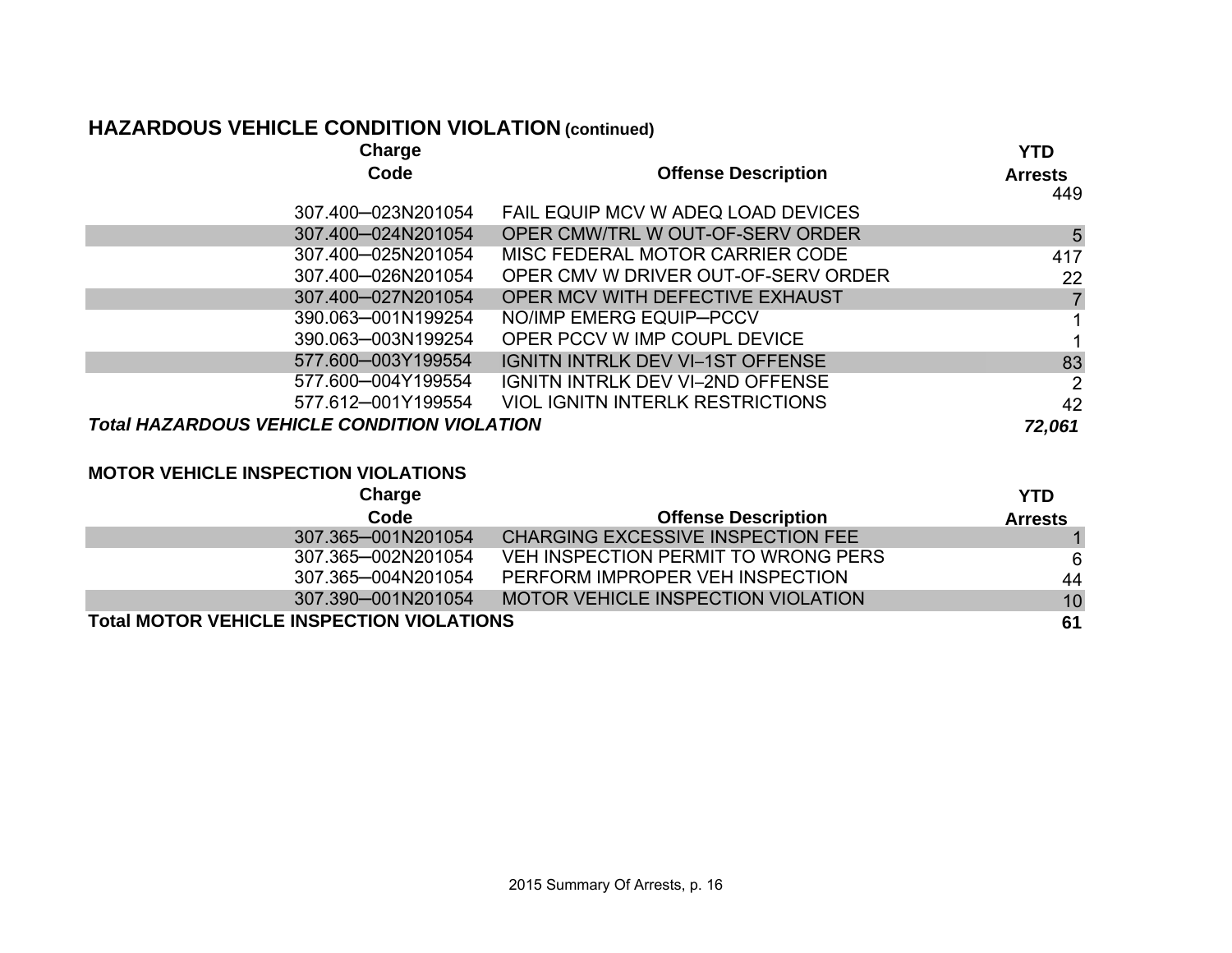#### **OTHER HAZARDOUS MOVING VIOLATIONS**

| Charge             |                                           | <b>YTD</b>     |
|--------------------|-------------------------------------------|----------------|
| Code               | <b>Offense Description</b>                | <b>Arrests</b> |
| 229.210-001N197554 | <b>HWY CLOSED TO TRAFFIC</b>              | 22             |
| 301.703-001N200954 | FAIL-OWNERSHIP CERTIFICATE-ATV            | $\overline{2}$ |
| 301.707-001N200954 | OPER UNREGISTERED ATV                     | 19             |
| 302.020-011N199554 | FAIL WEAR PROT GEAR-MOTORCYCLE            | 530            |
| 302.780-001N198954 | DRV COMM VEH UNSAFELY                     |                |
| 304.012-001N199554 | OPER VEH IN C & I MANNER                  | 946            |
| 304.012-002N199654 | C & I INVOLVE ACCIDENT                    | 4,215          |
| 304.013-001N199054 | UNLAWFULLY OPERATE ATV ON HIGHWAY         | 94             |
| 304.013-002N199054 | UNLAWFULLY OPER ATV IN STREAM/RIVER       | $\mathbf{3}$   |
| 304.013-003N199054 | UNLAWFULLY OPER ATV ON HWY W/O LIC        | 13             |
| 304.013-005N199054 | UNLAWFULLY OPER ATV W/O SAFTY FLAG        | 35             |
| 304.013-006N199054 | UNLAWFULLY OPER ATV CARELSS MNR           | 11             |
| 304.013-008N199054 | UND 18 OP ATV W/O HEADGEAR                | 12             |
| 304.013-009N199054 | UNLAWFULLY OPER ATV W/PSNGER              | 14             |
| 304.013-011N199054 | UNLAWFULLY OPER ATV-AGRICL PUR/WRONG TIME | $\overline{1}$ |
| 304.015-001N201054 | UNSAFE LANE CHANGE-3 LANE ROADWAY         | 181            |
| 304.015-002N201054 | UNSAFE LANE CHNG-THREAT ACCIDENT          | 105            |
| 304.015-003N201054 | FAIL TO OBEY TEMP LANE SIGNS              | $\overline{7}$ |
| 304.015-004N201054 | LANE-TEMP SIGN-THREAT ACCIDENT            | $\mathbf 2$    |
| 304.015-005N196054 | <b>TEMP SIGN-LANES-RSLT ACCIDENT</b>      | $\mathbf{1}$   |
| 304.015-006N196054 | UNSAFE LN CHG-3 LN-RSLT ACCIDENT          | 208            |
| 304.015-007N196054 | <b>TURN CRSOVR/INT RSLT ACC</b>           | 10             |
| 304.015-008N201054 | <b>TURN NOT AT CROSSOVER/INTERSEC</b>     | 103            |
| 304.015-009N201054 | <b>TURN CRSOVR/INT-THREAT ACCID</b>       | 13             |
| 304.015-010N201054 | NOT DRIVE SINGLE LANE-THREAT ACCIDENT     | 86             |
| 304.015-011N201054 | <b>NOT DRIVE SINGLE LANE</b>              | 974            |
| 304.015-012N201054 | DRIVE WRONG WAY-THREAT ACCIDENT           | 48             |
| 304.015-013N201054 | DRIVE WRONG DIRECTION                     | 70             |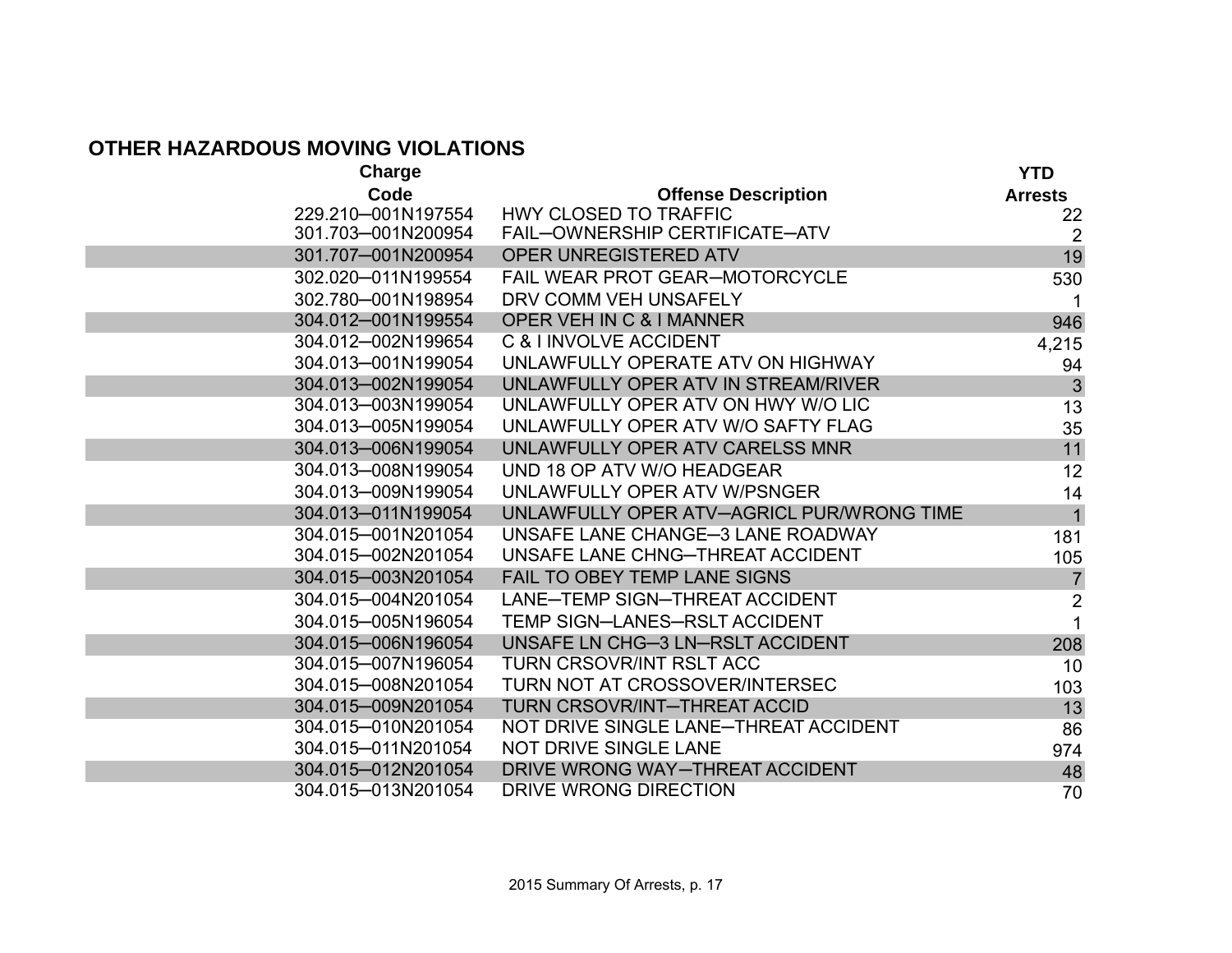# **OTHER HAZARDOUS MOVING VIOLATIONS (continued)**

| Charge             |                                             | <b>YTD</b>      |
|--------------------|---------------------------------------------|-----------------|
| Code               | <b>Offense Description</b>                  | <b>Arrests</b>  |
| 304.015-014N201054 | <b>WRONG SIDE OF ROAD</b>                   | 1,777           |
| 304.015-015N201054 | <b>WRONG SIDE-THREAT ACCIDENT</b>           | 153             |
| 304.015-016N196054 | <b>WRONG SIDE RESULT ACCIDENT</b>           | 1,640           |
| 304.015-017N196054 | DRIVE WRONG WAY/CAUSE ACCIDENT              | 26              |
| 304.015-018N196054 | NOT DR SGL LANE-CAUSE ACCIDENT              | 230             |
| 304.015-020N196054 | RT LANE-LOW SP-RESULT ACCIDENT              | 1               |
| 304.015-021N196054 | DRIVE RT LN/SM DRT-RESLT ACCIDENT           | 76              |
| 304.015-023N201054 | <b>DROVE CTR LANE-THREAT ACCIDENT</b>       | $\overline{1}$  |
| 304.015-024N201054 | DRIVE SLOW-NOT IN RIGHT HAND LANE           | $\overline{7}$  |
| 304.015-026N201054 | DRIVE RT LANE-LANES SAME DIRECTION          | 1,797           |
| 304.015-027N201054 | DRIVE RT LN-SAME DRT-THREAT ACCIDENT        | 22              |
| 304.015-029N201054 | TRUCK VIOLATE SECTION 304.015 RSMo.         | $\overline{4}$  |
| 304.016-001N197554 | <b>CUT IN ON OVERTAKEN VEHICLE</b>          | 190             |
| 304.016-002N197554 | PASS ON RIGHT OFF HWY                       | 245             |
| 304.016-003N197554 | PASS VEH/INTERFER WITH TRAFFIC              | 81              |
| 304.016-004N197554 | <b>PASS ON HILL OR CURVE</b>                | 58              |
| 304.016-005N197554 | PASS 100 FT OF BRIDGE                       | $6\overline{6}$ |
| 304.016-006N197554 | PASS 100 FT OF INTSEC/RR                    | 46              |
| 304.016-007N197554 | SPEED UP WHILE BEING PASSED                 | $\overline{7}$  |
| 304.017-001N197554 | <b>FOLLOWED TOO CLOSELY</b>                 | 2,687           |
| 304.017-002N197554 | <b>TRUCK FOLLOWED TOO CLOSE</b>             | 95              |
| 304.019-001N197554 | STOP OR TURN WHEN UNSAFE                    | 205             |
| 304.019-002N197554 | <b>FAILED TO SIGNAL</b>                     | 1,373           |
| 304.022-001N200654 | FAIL TO YIELD TO EMERGENCY VEHICLE SOUNDING | 248             |
|                    | SIREN AND DISPLAYING LIGHTS                 |                 |
| 304.022-002N200654 | <b>FAIL TO YIELD-STATIONARY EMER VEH</b>    | 427             |
| 304.022-004N201254 | FAIL TO YIELD MODOT STAT VEH W/LIGHTS       | 22              |
| 304.032-003N200854 | UNLAWFULLY OPER UTLTY VEH ON HWY            | 8               |
| 304.032-009N200854 | <b>OPER UTILITY VEH-C&amp;I-ENDANGER</b>    | $6\phantom{1}$  |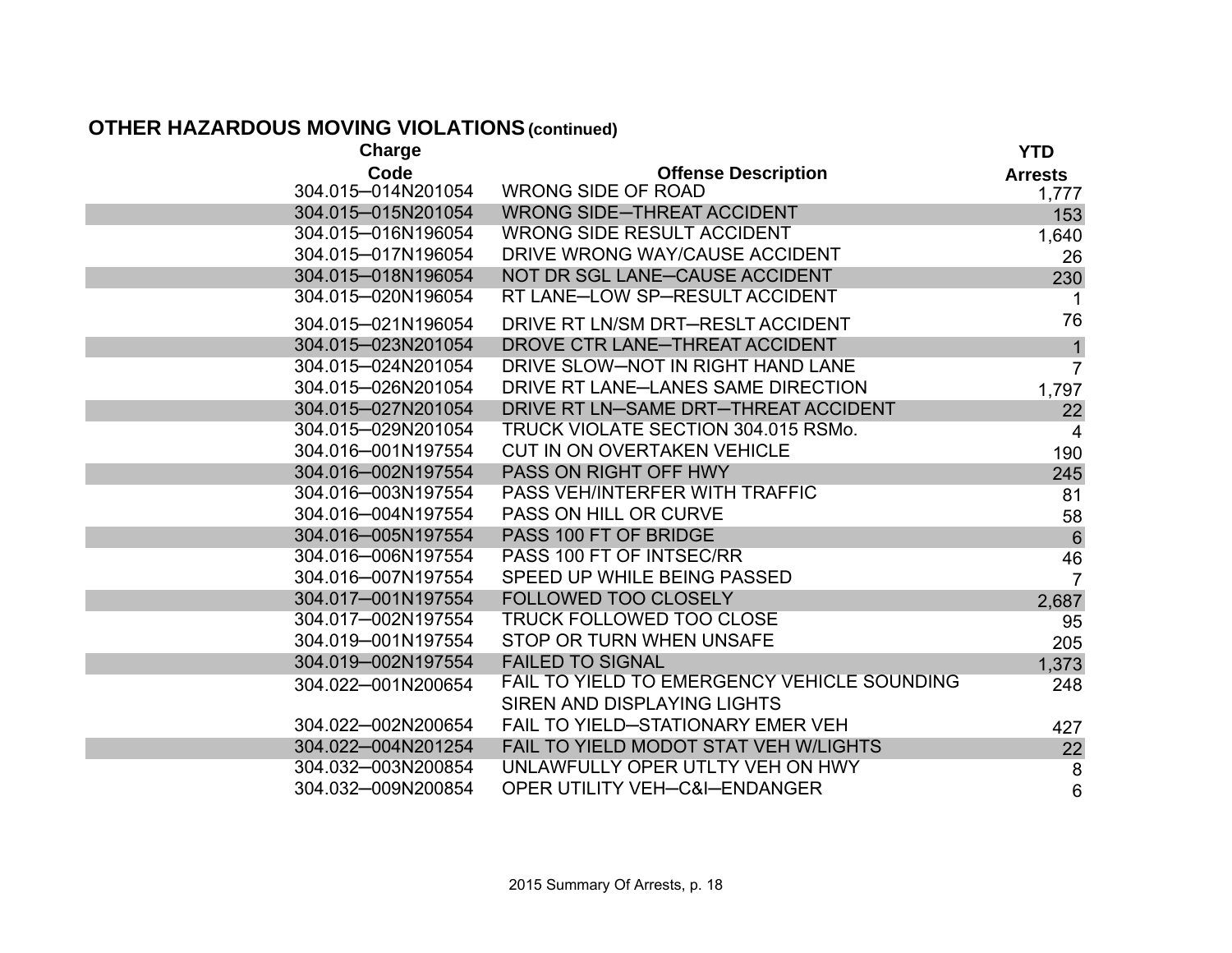# **OTHER HAZARDOUS MOVING VIOLATIONS (continued)**

| <b>Charge</b>      |                                       | <b>YTD</b>       |
|--------------------|---------------------------------------|------------------|
| Code               | <b>Offense Description</b>            | <b>Arrests</b>   |
| 304.035-001N200154 | <b>RR CROSS-INSUFF SPACE</b>          | 2                |
| 304.033-002N201254 | OPER REC OFF-HWY VEH ON HWY           | $6 \overline{6}$ |
| 304.035-003N198854 | <b>FAIL TO OBEY TRAF SIG-RR CROSS</b> | 14               |
| 304.035-004N198854 | <b>FAIL STOP RR TRACK</b>             | $\overline{5}$   |
| 304.035-006N200454 | FAIL SLOW CMV-APPROACH RR GRADE       | $\mathfrak{S}$   |
| 304.044-001N197554 | <b>FOLLOWED BUS/TRUCK TOO CLOSE</b>   | 30               |
| 304.050-003N194954 | <b>FAIL STOP FOR SCHOOL BUS</b>       | 125              |
| 304.170-001N197954 | OP/TRANSP HUSB IMP-SUNSET AND SUNRISE | $\overline{2}$   |
| 304.170-002N197954 | OP HUSB IMP W/O OP LIC                |                  |
| 304.271-001N197554 | <b>FAIL OBEY TRAF DEVICE</b>          | 209              |
| 304.281-001N197854 | FAIL YIELD CONTROLLED INTERSECT       | 175              |
| 304.281-002N197554 | <b>DISOBEY STEADY RED SIG</b>         | 542              |
| 304.281-003N197554 | <b>RT TRN ON RED PROHIBITED</b>       | $5\overline{)}$  |
| 304.301-001N197554 | <b>DISOBEY FLASHING RED SIG</b>       | 14               |
| 304.311-001N197554 | <b>RED SIGNAL OVER LANE</b>           | $\bf 8$          |
| 304.341-001N197554 | <b>DISOBEY INTSEC TURN SIGNAL</b>     | 11               |
| 304.341-002N197554 | <b>U TRN CONTROLLED INTSEC</b>        | 25               |
| 304.341-003N197554 | <b>IMPROPER RT TURN</b>               | 19               |
| 304.341-004N197554 | <b>IMPROPER LT TURN</b>               | 38               |
| 304.341-005N197554 | <b>U TRN CAUSED TRAF HAZARD</b>       | 17               |
| 304.351-001N197554 | <b>FAIL YIELD INTSEC NO SIGNS</b>     | 231              |
| 304.351-002N197554 | FAIL YIELD TO VEH ON RIGHT            | 33               |
| 304.351-003N197554 | <b>FAIL YIELD TRN LT INTSEC</b>       | 313              |
| 304.351-004N197554 | <b>FAIL YIELD VEH IN INTERSECTION</b> | 267              |
| 304.351-005N197554 | FAIL YIELD ENTER ALLEY/DRIVEWAY       | 226              |
| 304.351-006N197554 | FAIL YIELD TRN LT ALLEY/DRIVEWAY      | 24               |
| 304.351-007N197554 | FAIL STOP AT STOP SIGN                | 1,373            |
| 304.351-008N197554 | <b>FAIL OBEY YIELD SIGN</b>           | 26               |
| 304.582-001N200154 | PASS MV IN WORK ZONE-DIVIDED HWY      | 1                |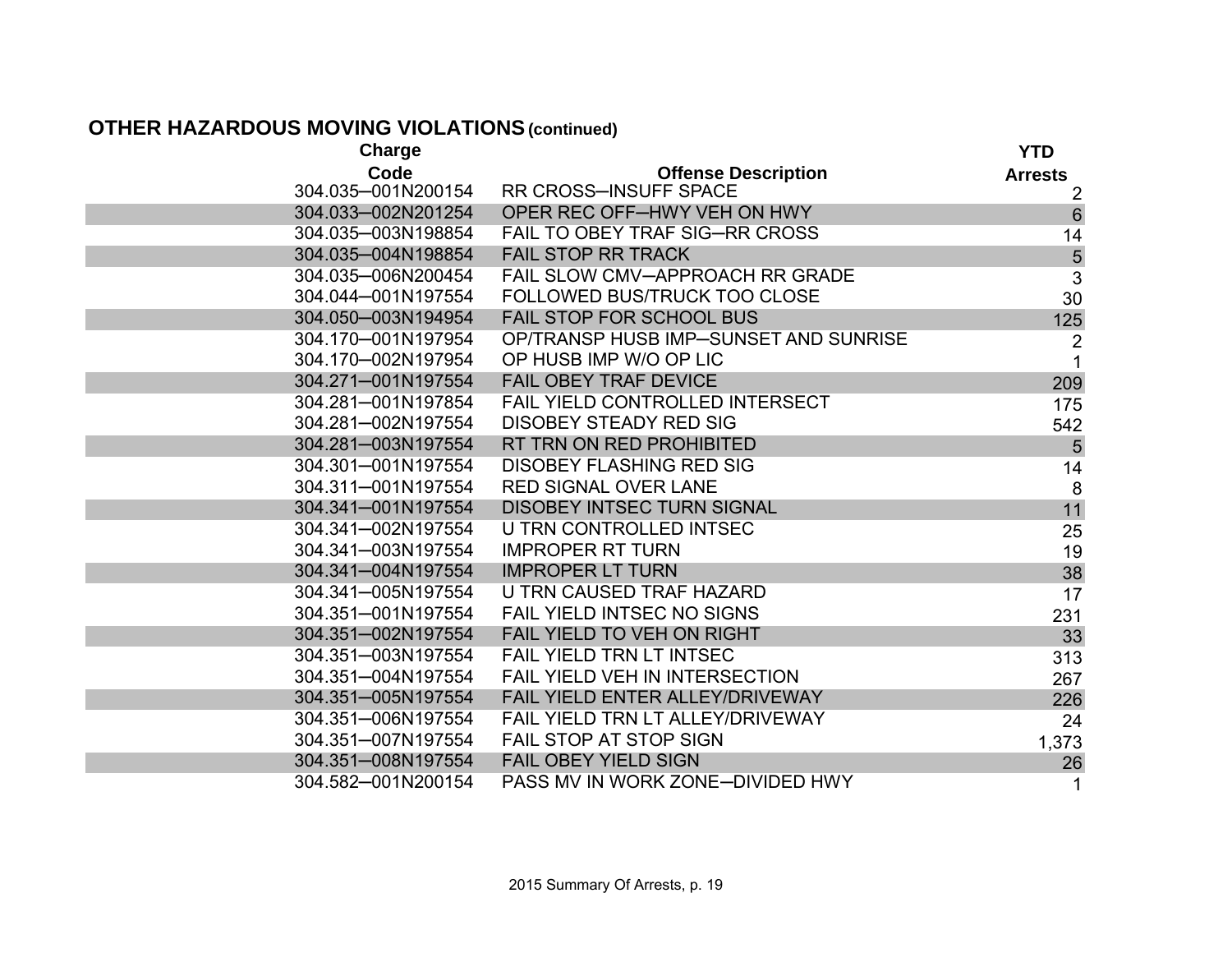# **OTHER HAZARDOUS MOVING VIOLATIONS (continued)**

| Charge                                         |                                           | <b>YTD</b>     |
|------------------------------------------------|-------------------------------------------|----------------|
| Code                                           | <b>Offense Description</b>                | <b>Arrests</b> |
| 304.582-002N200654                             | PASS MV-WORK ZONE-SIGN ERECTED            |                |
| 304.678-001N200554                             | OPR MV-SAFE DIST-PAS BICY-ACDNT           | $\overline{2}$ |
| 304.705-001N200854                             | TRUCK VIOL SECTION 304.705 RSMo.-ACCIDENT |                |
| 304.705-003N200854                             | TRUCK VIOL SECTION 304.705 RSMo.          | 29             |
| 304.820-002N200954                             | PERSON UNDER 21 TEXTING WHILE OPER MOVING | 57             |
| 307.195-001N201054                             | OPER MOTOR BICYCLE W/O DRIV LIC           | 5              |
| 307.198-002N200954                             | UNLAWFULLY OPER ATV HWY W/O LIGHTS        | 5              |
| 307.198-003N200954                             | UNLAWFULLY OPER ATV W/O TRI EMBLEM        | 22             |
| 577.065-001N198854                             | <b>FAIL TO REPORT ATV ACCIDENT</b>        |                |
| <b>Total OTHER HAZARDOUS MOVING VIOLATIONS</b> |                                           | 23,035         |

### **OTHER TRAFFIC FELONY VIOLATIONS**

| Charge                                       |                                | <b>YTD</b>     |
|----------------------------------------------|--------------------------------|----------------|
| Code                                         | <b>Offense Description</b>     | <b>Arrests</b> |
| 302.020-001Y199954                           | OPER VEH W/O LIC-3RD/SUBS      | 149            |
| 302.020-002Y199954                           | MTRCYCLE LIC NOT VALID 3RD/SUB | -1             |
| 577.060—001Y197954                           | LEFT SCENE OF ACCIDENT         | 175            |
| <b>Total OTHER TRAFFIC FELONY VIOLATIONS</b> |                                | 325            |

#### **OTHER TRAFFIC MISDEMEANOR VIOLATIONS**

| Charge                                            |                                             | <b>YTD</b>     |
|---------------------------------------------------|---------------------------------------------|----------------|
| Code                                              | <b>Offense Description</b>                  | <b>Arrests</b> |
| 304.160-001N197554                                | <b>FAIL CLEAR RD OF OBJECTS</b>             |                |
| 304.331-001N197554                                | ALTERED/REMOVED SIGN/SIGNAL                 | 4              |
| 407.933-001N200155                                | PERSON <18 PURCH/ATTEMPT/POSSESS CIGARETTES | $\overline{4}$ |
| 407.933-002N200155                                | PERSON <18 PURCHASE/ATTEMPT/POSSESS         | 40             |
| 577.060-002Y198654                                | LEFT SCENE OF ACCIDENT                      | 683            |
| 577.065-003Y198854                                | LEAVE SCENE ATV ACC INJ                     |                |
| 577.080-001N197754                                | ABANDONED A MTR VEH OR TRAILER              | 22             |
| <b>Total OTHER TRAFFIC MISDEMEANOR VIOLATIONS</b> |                                             | 756            |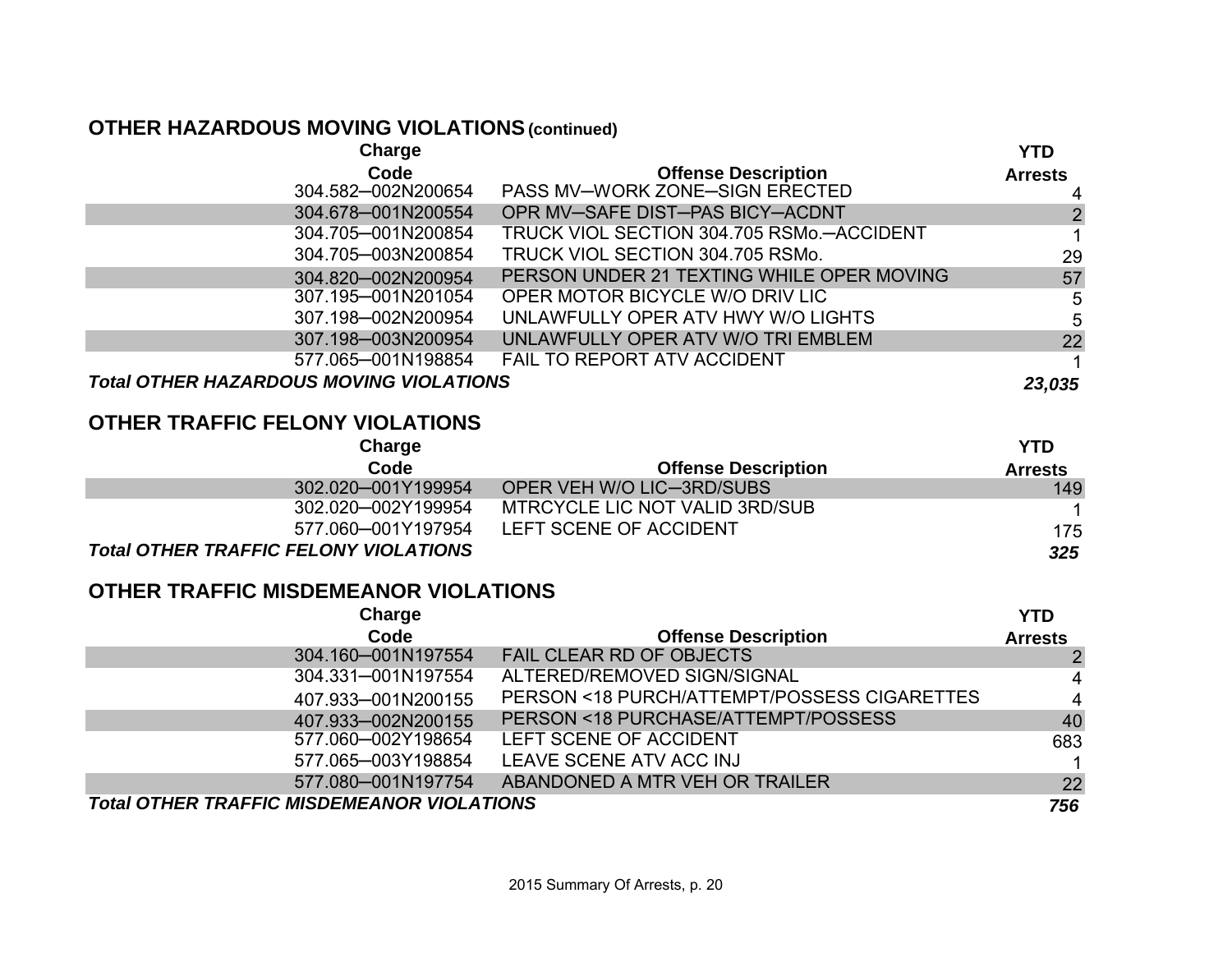#### **REGISTRATION & OWNERSHIP VIOLATIONS**

| Charge                                               |                                           | <b>YTD</b>      |
|------------------------------------------------------|-------------------------------------------|-----------------|
| Code                                                 | <b>Offense Description</b>                | <b>Arrests</b>  |
| 142.830-001N199954                                   | OPER I-S MTR FUEL USR W/O LIC             | 1,011           |
| 301.020-001N198654                                   | NO VEH/TRL REGISTRATION                   | 14,761          |
| 301.020-002N198654                                   | <b>FAIL TO SURRENDER TITLE</b>            | 3               |
| 301.020-003N194954                                   | OUT OF STATE REGISTRATION                 | 118             |
| 301.020-004N194954                                   | <b>FAIL REG SUFFIC GROSS WGHT</b>         | 216             |
| 301.020-006N194954                                   | FAIL REG FOR BEYOND LOCAL OP              | 45              |
| 301.020-007N194954                                   | <b>FAIL REG CMV AS DESIGNED</b>           | 11              |
| 301.041-001N200454                                   | NO REGISTR PLATE DISPLAYED-CMV            | 12 <sub>2</sub> |
| 301.069-001N200454                                   | <b>VIOL DRIVEAWAY LIC PLATE RESTRCT</b>   | $\sqrt{3}$      |
| 301.074-001N200954                                   | <b>DISABLED VET LICENSE OFFENSE</b>       |                 |
| 301.130-001N200954                                   | TAB NOT PROPERLY AFFIXED/DISPLAYED        | 113             |
| 301.130-002N200954                                   | FAILED TO DISPLAY PLATES ON MV/TRL        | 10,094          |
| 301.130-003N200954                                   | <b>FAIL TO AFFIX MOT VEH/ TRLR PLATES</b> | 1,265           |
| 301.131-001N200954                                   | EXCED 1000 MILE PERS USE-HIST VEHI        |                 |
| 301.131-003N200954                                   | OWNER HISTORIC MV-FAIL MILEAGE LOG        | 4               |
| 301.140-001N200954                                   | <b>DISPLAY/POSSESS PLATES OF ANOTHER</b>  | 1,174           |
| 301.140-002N200954                                   | FAIL TO TRANSFER PLATES W/I 30 DAYS       | 401             |
| 301.190-001N200954                                   | OPER MOTOR VEH/TRLR W/O TITLE             | 443             |
| 301.210-001N200954                                   | POSSESS OPEN TITLE ON MOT VEH/TRLR        | 145             |
| 301.210-002N200954                                   | <b>FAIL DELIVER OWNERSHIP CERTIFICATE</b> | 19              |
| 301.271-001N200954                                   | NO RECIPROCAL AGRMNT-COMM MTR VEH         | 43              |
| 301.277-002N200954                                   | RECIPROCAL AGR-FAIL REG COMM VEH          | 1,098           |
| 301.320-001N200954                                   | DISPLAY UNLAWFUL PLATE/PLACARD            | 141             |
| 301.330-001N200954                                   | FAIL DISPLAY NAME/ADDR-COMM MTR VEH       | 102             |
| 301.420-001N200954                                   | MADE FALSE STATEMENT-REGISTRATION         | $\overline{1}$  |
| 304.033-001N201254                                   | OPER OFF-HWY VEH ON HWY W/O LIC           | $\overline{2}$  |
| 307.350-001N201054                                   | FAIL DISPL VEH INSP CERT                  | 60              |
| 307.380-001N201154                                   | FAIL INSPECT VEH PRIOR TO SALE            | 30              |
| <b>Total REGISTRATION &amp; OWNERSHIP VIOLATIONS</b> |                                           | 31,317          |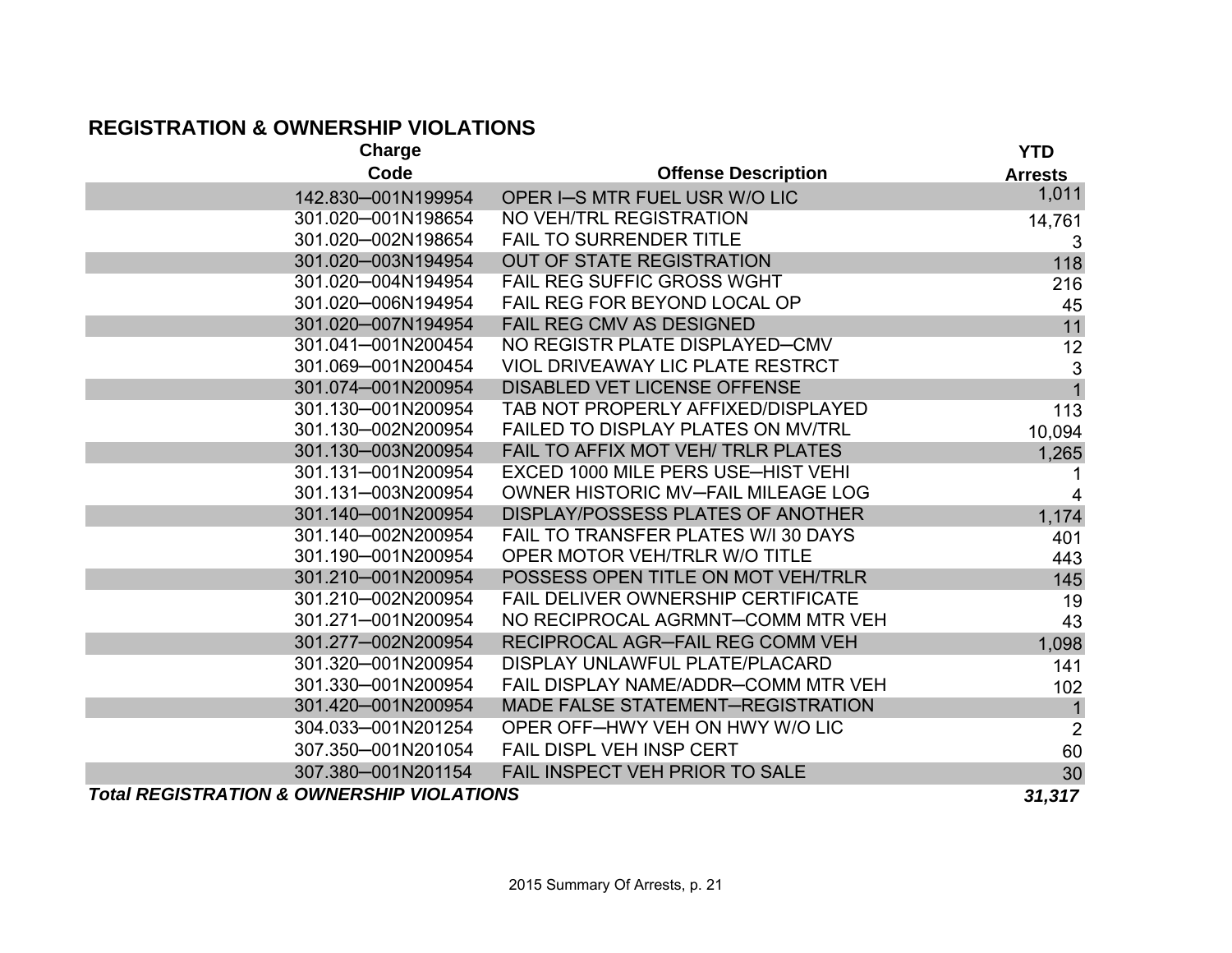#### **SPEED VIOLATIONS**

| Charge                        |                                         | <b>YTD</b>      |
|-------------------------------|-----------------------------------------|-----------------|
| Code                          | <b>Offense Description</b>              | <b>Arrests</b>  |
| 304.010-002N199954            | SPEED EXCEEDED BY 1-5 MPH               | 10,365          |
| 304.010-003N199954            | SPEED EXCEEDED 6-10 MPH                 | 13,207          |
| 304.010-004N199954            | SPEED EXCEED 11-15 MPH                  | 44,733          |
| 304.010-005N199954            | SPEED EXCEED 16-19 MPH                  | 25,893          |
| 304.010-006N201154            | EXCEED SPEED LIMIT 20-25 MPH            | 16,926          |
| 304.010-007N201154            | EXCEED SPEED LIMIT 26 MPH OR MORE       | 4,795           |
| 304.011-001N197554            | <b>IMPEDED TRAFFIC</b>                  | 9               |
| 304.011-002N199654            | SPEED LESS THAN 40 ON INTERSTATE        | 19              |
| 304.013-004N199054            | UNLAWFULLY OPER ATV HWY EXCES 30MPH     | $\overline{4}$  |
| 304.029-001N200454            | UNLAWFULLY OPER LOWSPD VEH SPD LMT >35  |                 |
| 304.032-010N201354            | UNLAWFULLY OPER UTLY VEH HWY >45 MPH    | $\overline{2}$  |
| 304.130-001N199954            | SPEED 1ST CL 1-5 MPH                    | 17              |
| 304.130-002N199954            | SPEED 1ST CL 6-10 MPH                   | 26              |
| 304.130-003N199954            | SPEED 1ST CL 11-15 MPH                  | 73              |
| 304.130-004N199954            | SPEED 1ST CL 16-19 MPH                  | 72              |
| 304.130-005N201154            | EXCEED SPD LMT 1ST CLS 20-25 MPH        | 79              |
| 304.130-006N201154            | EXCEED SPD LMT 1ST CLS 26 OR MORE       | 30              |
| 304.585-001N200654            | <b>ENDANGERMENT OF A HIGHWAY WORKER</b> | $6\phantom{1}6$ |
| 304.894-001N201354            | AGGRAVATED ENDANGERMENT OF AN EMERGENCY | 1               |
| 304.894-002N201354            | ENDANGERMENT OF AN EMERGENCY RESPONDER  | $\overline{2}$  |
| <b>Total SPEED VIOLATIONS</b> |                                         | 116,260         |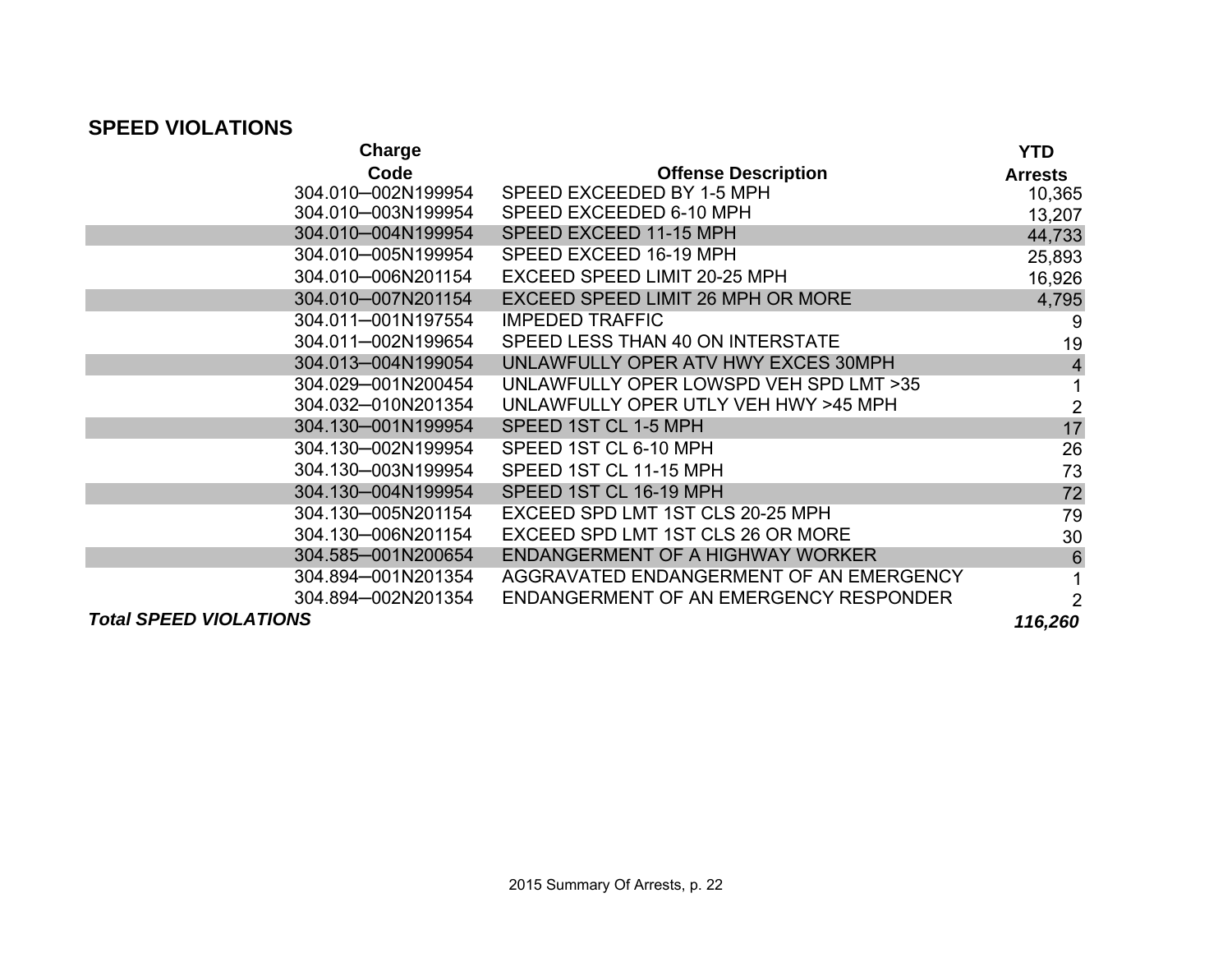### **BOAT/MOTOR REGISTRATION VIOLATIONS**

| Charge                                          |                                    | <b>YTD</b>      |
|-------------------------------------------------|------------------------------------|-----------------|
| Code                                            | <b>Offense Description</b>         | <b>Arrests</b>  |
| 306.015-001N198673                              | <b>OWNR VES FL REG/TIT DOR</b>     | 6               |
| 306.016-001N199573                              | OWNER VESSEL NO REG DOR            |                 |
| 306.020-001N197573                              | NON REG OF A VESSEL                | 61              |
| 306.020-003N197573                              | <b>EXPIRED REGISTRATION</b>        | 60              |
| 306.020-004N197573                              | NUMBERS NOT ON BOTH SIDES          | 3               |
| 306.030-002N197573                              | <b>REG DECAL N/DISPLY-VESSEL</b>   | 5               |
| 306.030-003N197573                              | MISS/ILLEGAL REG NO-VESSEL         |                 |
| 306.030-005N197573                              | <b>REG NOT ABOARD-VESSEL</b>       | 16              |
| 306.030-006N197573                              | <b>REG NOT DISPLAY VESSEL</b>      | 2               |
| 306.030-008N197573                              | <b>REG NO. N/CONTRA/CLR-VESSEL</b> | $\overline{2}$  |
| 306.030-009N197573                              | <b>IMP SIZE/PLAC REG NO-VESSEL</b> |                 |
| 306.040-001N197573                              | AWARDED NO. N/DSPLY-VESSEL         |                 |
| 306.530-001N198673                              | NON-REG/OUTBD MOTOR                | $6\phantom{1}6$ |
| <b>Total BOAT/MOTOR REGISTRATION VIOLATIONS</b> |                                    | 165             |

### **BOATING A LCOHOL & DRUG VIO LATIONS**

| Charge                                             |                                | <b>YTD</b>     |
|----------------------------------------------------|--------------------------------|----------------|
| Code                                               | <b>Offense Description</b>     | <b>Arrests</b> |
| 306.110-004Y197573                                 | OPER MOTORBT/WTRCRFT WHL INTOX | 16             |
| 306.111—005Y199373                                 | OPER VESSEL WHILE INTOXICATED  | 113            |
| <b>Total BOATING ALCOHOL &amp; DRUG VIOLATIONS</b> |                                | 129            |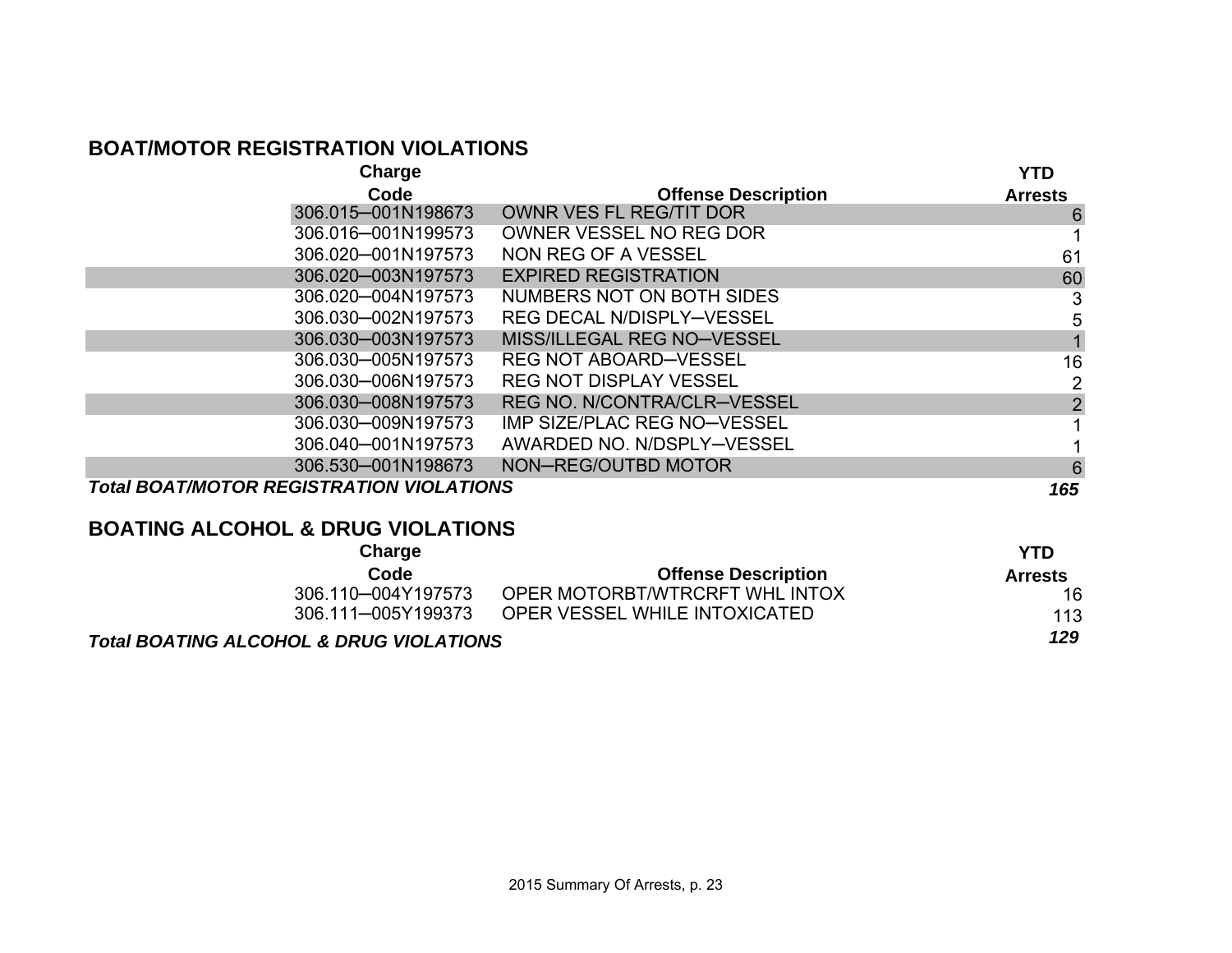### **BOATING FLOATATION VIOLATIONS**

| Charge                                     |                                | <b>YTD</b>     |
|--------------------------------------------|--------------------------------|----------------|
| Code                                       | <b>Offense Description</b>     | <b>Arrests</b> |
| 306.100-004N197573                         | <b>INSUFF NO OF PFD-VESSEL</b> | 146            |
| 306.100-005N197573                         | NON SERVBLE PFD-VESSEL         | 2              |
| 306.100-006N197973                         | NOT USCG APP PFD-VESSEL        |                |
| 306.100-007N197573                         | PFD NOT READILY ACCESSIBLE     | 38             |
| 306.220-001N198973                         | UNDERAGE ON W/C W/O/PFD        | 62             |
| <b>Total BOATING FLOATATION VIOLATIONS</b> |                                | 249            |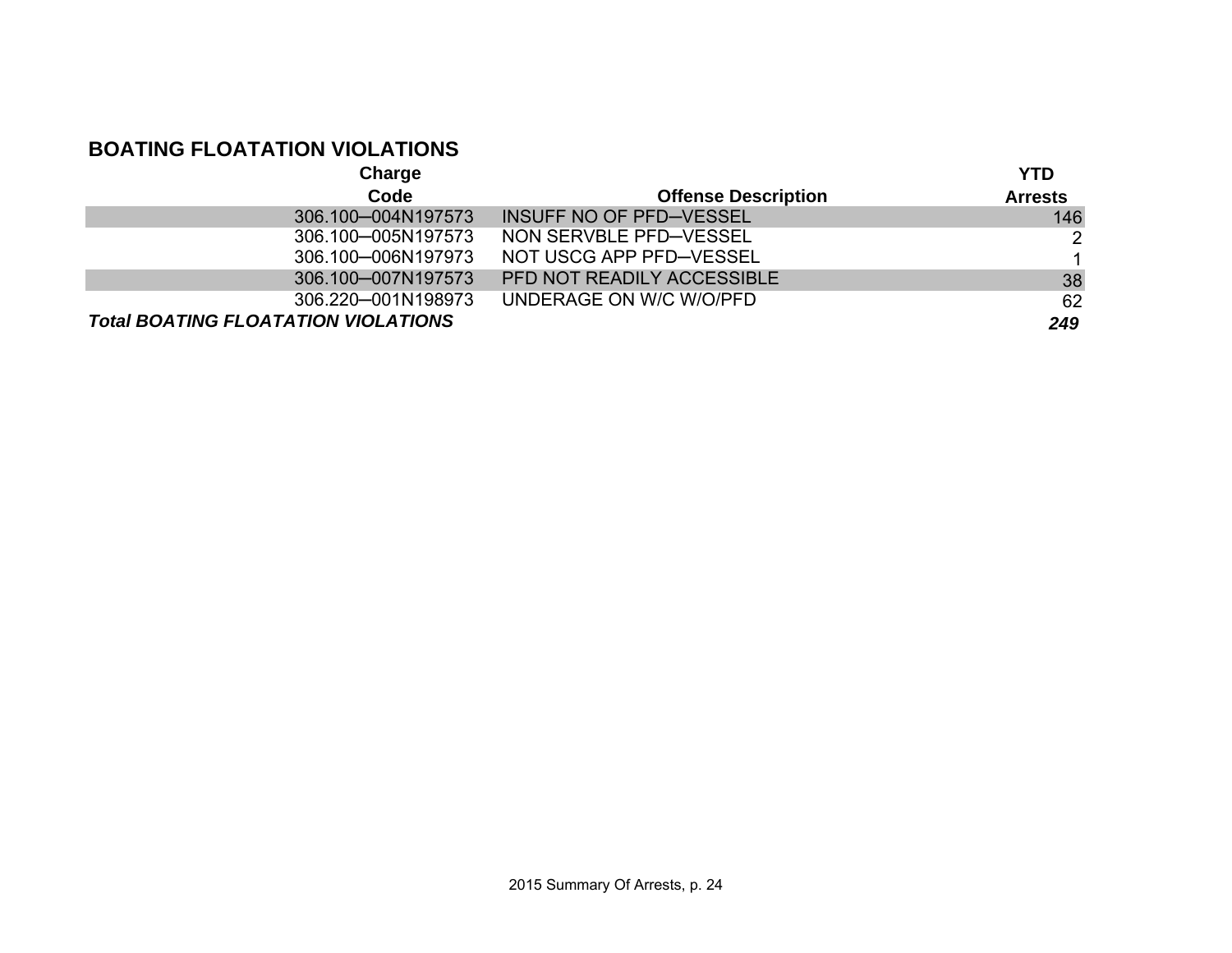### **BOATING NAVIGATION VIOLATIONS**

| Charge             |                             | YTD            |
|--------------------|-----------------------------|----------------|
| Code               | <b>Offense Description</b>  | <b>Arrests</b> |
| 306.100-001N197573 | NAV LIGHT BURNT OUT-VESSEL  |                |
| 306.100-002N197573 | N/PRESCRIBED NAV LGT-VESSEL | 19             |
| 306.100-003N197573 | NAV LIGHTS N/DISPLYD-VESSEL | 113            |
|                    |                             | 139            |

#### *Total BOATING NAVIGATION VIOLATIONS*

### **BOATING SPEED VIOLATIONS**

| Charge                                |                                   | <b>YTD</b>     |
|---------------------------------------|-----------------------------------|----------------|
| Code                                  | <b>Offense Description</b>        | <b>Arrests</b> |
| 306.125-001N199573                    | OPER MTRBT OVER 30 MPH            |                |
| 306.125-003N198973                    | <b>EXCESSIVE RATE OF SPEED</b>    | $\mathbf{1}$   |
| 306.125-005N198973                    | EXCESS OF NO WAKE SPEED           | 26             |
| 306.132-001N200873                    | VIOL SLW/NO WAKE SPD-EMERG VESSEL | 2              |
| <b>Total BOATING SPEED VIOLATIONS</b> |                                   | 33             |

### **OTHER FELONY BOATING VIOLATIONS**

| Charge                                       |                             | <b>YTD</b>     |
|----------------------------------------------|-----------------------------|----------------|
| Code                                         | <b>Offense Description</b>  | <b>Arrests</b> |
| 306.111-001Y199309                           | INVOL MANSLAUGHTER - VESSEL |                |
| 306.111-002Y199313                           | ASLT-VESSEL-2ND DEGREE      | 3              |
| 306.141-002Y199573                           | LTS VESSEL ACIDNT-INJURY    | $\mathbf{1}$   |
| <b>Total OTHER FELONY BOATING VIOLATIONS</b> |                             | 5              |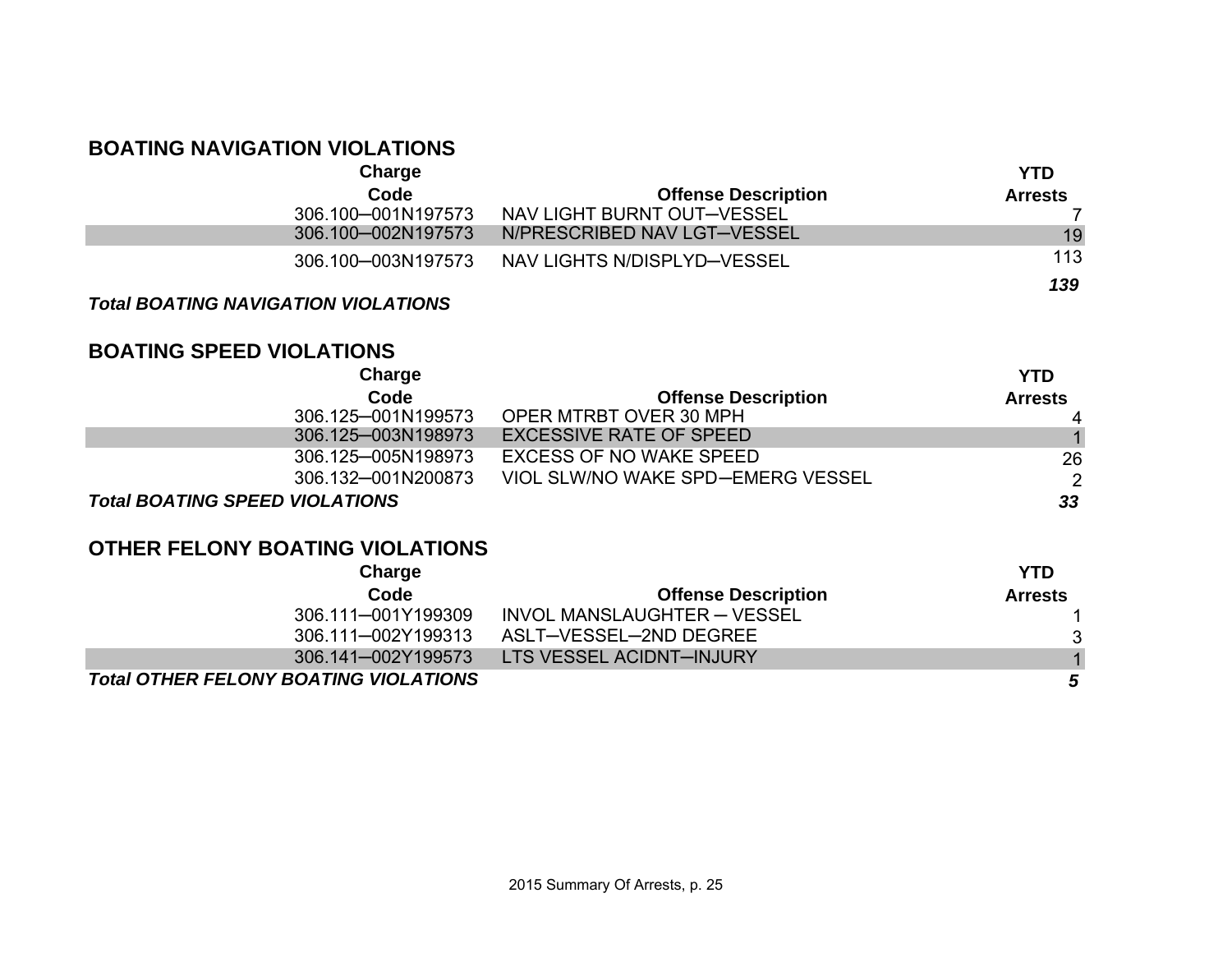### **OTHER MISD AND INF BOATING VIOLATIONS**

| <b>Charge</b>                                      |                                          | <b>YTD</b>       |
|----------------------------------------------------|------------------------------------------|------------------|
| Code                                               | <b>Offense Description</b>               | <b>Arrests</b>   |
| 306.100-008N197573                                 | NO VENTILATION-VESSEL                    |                  |
| 306.100-010N197573                                 | <b>INSUFF FIRE EXTING-VESSEL</b>         | 12               |
| 306.100-012N197573                                 | FIRE EXT N/SERVBLE-VESSEL                | 4                |
| 306.100-013N197573                                 | NO SOUNDING DEVICE-VESSEL                |                  |
| 306.109-001N200973                                 | POSS/USE BEER BONG/EXPAND COOLER         | $\frac{3}{3}$    |
| 306.110-001N197573                                 | <b>RECK &amp; NEG OPERATION-VESSEL</b>   | $\overline{2}$   |
| 306.111-008N199373                                 | NEGLIGENT OPER VESSEL-1ST OFFENSE        |                  |
| 306.120-001N197973                                 | TOW SKIER W/OUT MIR/OBJ                  | $\boldsymbol{9}$ |
| 306.120-002N197973                                 | <b>TOW SKIER AFTER HOURS</b>             | 4                |
| 306.120-003N197573                                 | <b>SKIING AFTER HOURS</b>                |                  |
| 306.122-001N199573                                 | UNSUP U/AGE OP-VESSEL                    |                  |
| 306.124-004N197973                                 | OPER VESSEL/VIO OF BOUYS                 | 42               |
| 306.124-005N197573                                 | <b>TAMPER WITH BUOYS</b>                 |                  |
| 306.125-002N197573                                 | <b>OPER MO BOAT C&amp;I MANNER</b>       | 10               |
| 306.125-004N198973                                 | FAIL EXCERCISE HIGH DEGREE CARE          | 4                |
| 306.126-001N199573                                 | <b>FAILED TO DISPLAY FLAG</b>            | $\mathsf 3$      |
| 306.126-002N199573                                 | WTRCRFT SLOW/NO WAKE SPD W/50 YARDS      | $\overline{3}$   |
| 306.126-003N198973                                 | RIDE IN RESTRICTED AREA ON VESSEL        | 127              |
| 306.127-001N200473                                 | OPER VESSEL W/O SAFETY ID CARD           | 152              |
| 306.140-003N197573                                 | <b>FAIL TO REPORT ACC-VESSEL</b>         | $\sqrt{2}$       |
| 306.141-001Y199573                                 | LTS OF A VESSEL ACCIDENT                 |                  |
| 306.325-001N200473                                 | USE GLASS CONTAINER IN WATERWAYS         | 40               |
| 306.325-002N200473                                 | IMPROPER CONTAINER-TRASH-VESSEL          | 12               |
| 306.325-003N200473                                 | <b>IMPROPER DISPOSAL-WASTE MATERIALS</b> | $\overline{2}$   |
| 306.325-004N200473                                 | <b>GLASS NOT SECURED SAFELY-VESSEL</b>   | 46               |
| <b>Total OTHER MISD AND INF BOATING VIOLATIONS</b> |                                          | 487              |